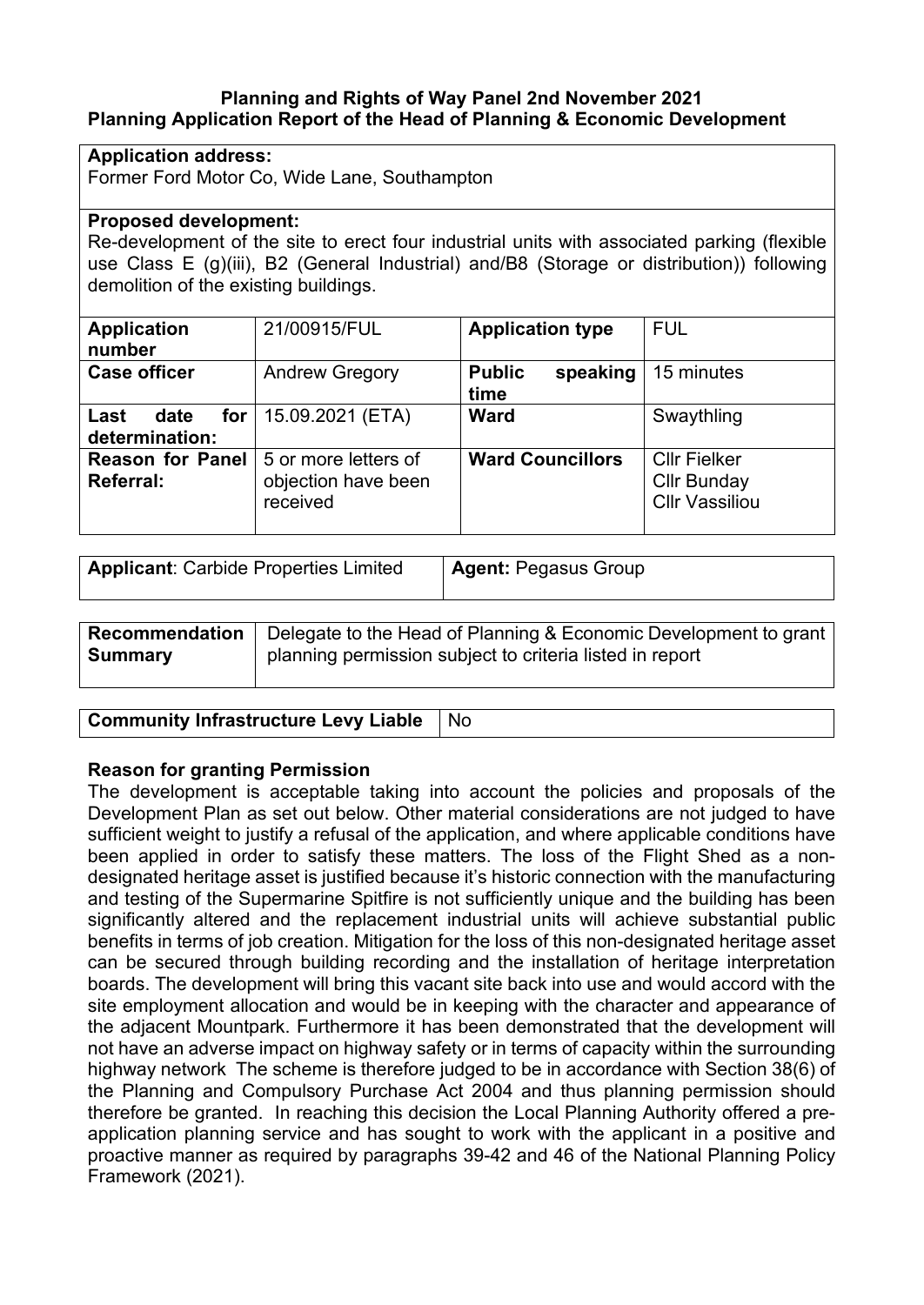Policies - SDP1, SDP4, SDP5, SDP7, SDP9, SDP10, SDP13, SDP14, SDP15, SDP16, SDP17, SDP19, SDP22, NE4, NE5, TI2, HE6 and REI9(ii) of the City of Southampton Local Plan Review (LPR - as amended 2015) and CS6, CS7, CS13, CS18, CS19, CS20, CS22, CS23, CS24 and CS25 of the Local Development Framework (LDF) Core Strategy Development Plan Document (as amended 2015) and National Planning Policy Framework (2021).

| <b>Appendix attached</b>                   |  |
|--------------------------------------------|--|
| <b>Plan Policies</b><br><b>Development</b> |  |

## **Recommendation in Full**

- 1. Delegate to the Delegate to the Head of Planning & Economic Development to grant planning permission subject to criteria listed in report to grant conditional planning permission subject to the completion of a S.106 Legal Agreement to secure:
	- i. Either a s.278 Agreement to undertake agreed works within the highway or a financial contribution and other highway obligations, including Traffic Regulation Orders, where necessary, towards site specific transport improvements in the vicinity of the site in line with policies SDP4 and TI2 of the City of Southampton Local Plan Review (as amended 2015), Policies CS18 and CS25 of the adopted LDF Core Strategy (as amended 2015) and the adopted SPD relating to Planning Obligations (September 2013) to include: Contributions toward bus priority within the traffic signals at Wide Lane, to mitigate the impact on capacity to what is a high frequency bus route to the University and City Centre; and contribution toward low-level cycle lights, dropped kerbs and Advanced Stop Line on the Mountpark exit arm to improve overall and in particular cycle safety.
	- ii. An off-site contribution towards sustainable travel improvements on Hampshire County Council Road network, within the vicinity of the site. Contribution towards the design and improvement works at Spitfire Roundabout, Wide Lane Bridge and Wide Lane/A335 Roundabout, in line with policies SDP4 and TI2 of the City of Southampton Local Plan Review (as amended 2015), Policies CS18 and CS25 of the adopted LDF Core Strategy (as amended 2015) and the adopted SPD relating to Planning Obligations (September 2013);
	- iii. Submission of a highway condition survey to ensure any damage to the adjacent highway network attributable to the build process is repaired by the developer;
	- iv. Submission of a Training & Employment Management Plan committing to adopting local labour and employment initiatives, both during and post construction, in accordance with Policies CS24 and CS25 of the Local Development Framework Core Strategy Development Plan Document - Adopted Version (as amended 2015) and the adopted SPD relating to Planning Obligations (September 2013);
	- v. The submission, approval and implementation of a Carbon Management Plan setting out how carbon neutrality will be achieved and/or how remaining carbon emissions from the development will be mitigated in accordance with Policy CS20 of the Core Strategy and the Planning Obligations SPD (September 2013);
	- vi. Provision of public art in accordance with the Council's Public Art Strategy to reflect the site's importance, historically, to UK manufacturing and the Spitfire;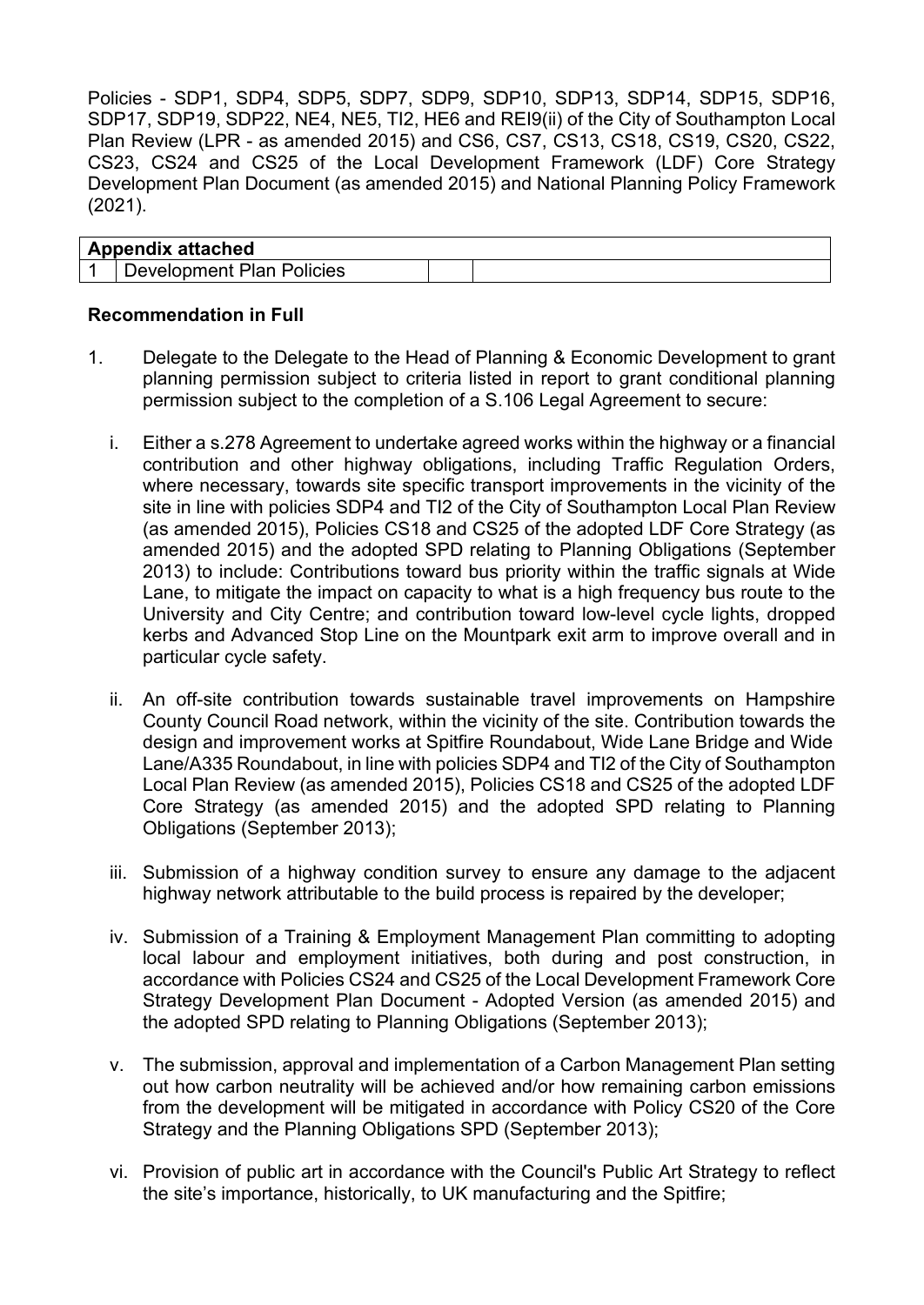- vii. Submission and implementation of a Construction Traffic Management Plan;
- viii. Submission and implementation of an Operational Phase Lorry Routing Agreement to limit HGV traffic turning left out of the site; and
- ix. Submission and implementation of a Staff Travel Plan.
- 2. That the Head of Planning & Economic Development be given delegated powers to add, vary and /or delete relevant parts of the Section 106 agreement and/or conditions as necessary. In the event that the legal agreement is not completed within a reasonable period following the Panel meeting, the Head of Planning & Economic Development be authorised to refuse permission on the ground of failure to secure the provisions of the Section 106 Legal Agreement.

# **1.0 The site and its context**

- 1.1 The application site has an area of 2.7 hectares, and comprises the remaining part of the former Ford factory site. The site is located to the south-east of Mountpark and is accessed from Wide Lane through this Industrial and Logistics Park. The Fords site has a significant history of manufacturing having been central to the manufacturing of aircraft components and parts during the Second World War. This part of the site was occupied by various hangars and sheds housing a series of important engineering companies such as Vickers-Supermarine and Cunliffe-Owen who were building and developing new commercial aircraft who then moved into military production in the build up to the Second World War. The airport as a whole was requisitioned by the military in 1936 and this area of the site continued to develop, build, and test new prototype aircraft such as the Vickers Wellington, and the Supermarine Spitfire. Following the War the site evolved and grew into the manufacture of vehicle chassis and eventually the Ford Transit van before its closure in 2013. Please note the part of the Fords site which is the subject of this application was retained for use as a vehicle repair centre and export distribution centre however that operation has also now closed.
- 1.2 The application site is bounded to the south-east by Stoneham Cemetery Road, to the north-east by the M27 and Southampton Airport beyond. There are no residential properties adjacent to the application site and the nearest residential properties are within Walnut Grove which is to the south-west, beyond the existing Mountpark Industrial/warehouse units. The application site is occupied by a number of vacant industrial building; one of which is a surviving aircraft hangar, known as 'The Flight Shed', was constructed in the late 1930s and formed part of the flying field and wider airfield complex utilised by Supermarine for the final assembly and testing of Spitfire aeroplanes. The 'Flight Shed' was subsequently adapted and occupied as factory premises associated with vehicle manufacturing (LPA ref: 14/00028/FUL).
- 1.3 The site is designated in the Local Plan Review (LPR) for light or general industrial (Classes B1c and B2), research and development (Class B1b), storage or distribution (Class B8) and ancillary office use (LPR Policy REI9(ii) refers). The application site is close to the administrative boundary of the city with Eastleigh Borough Council.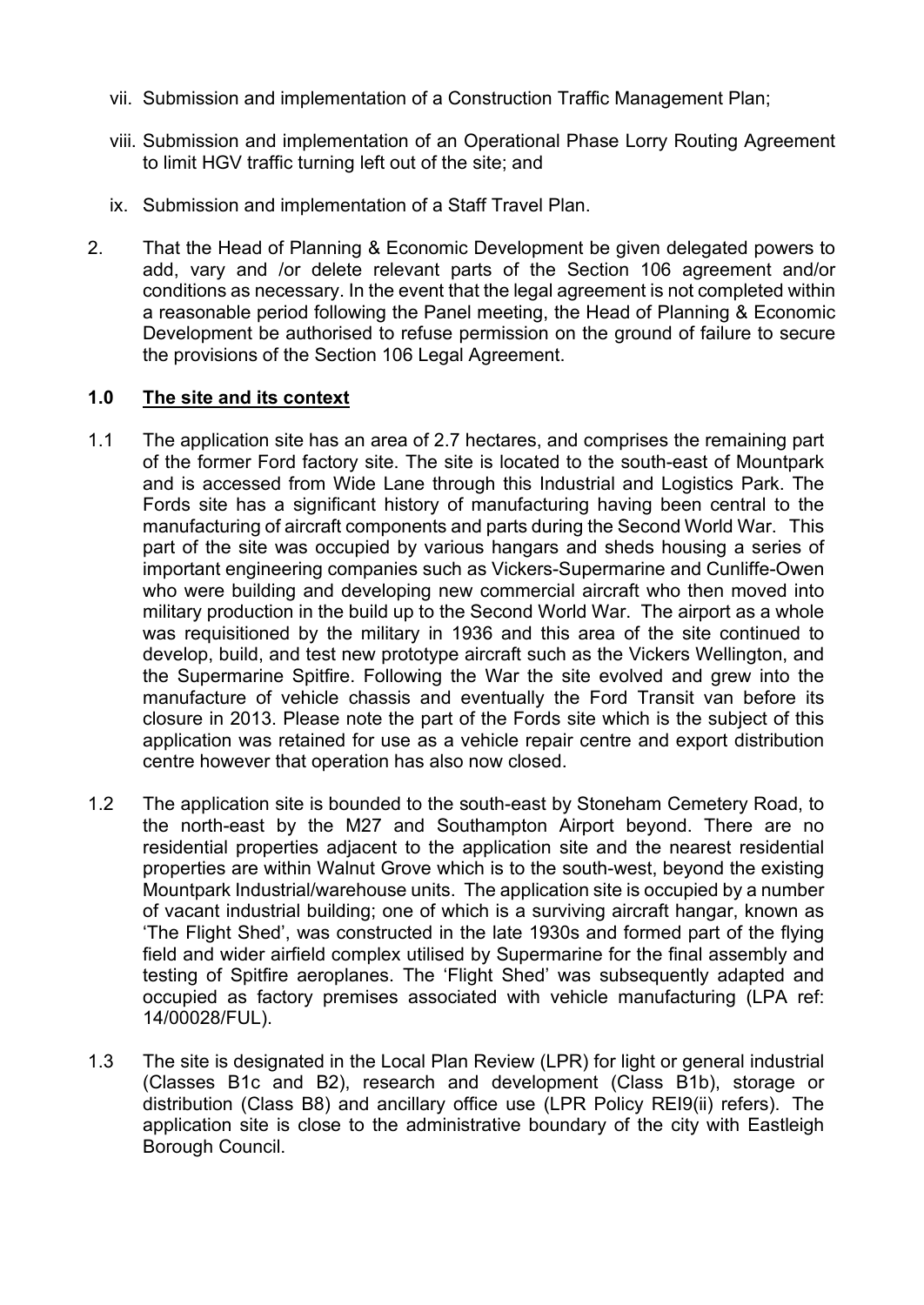# **2.0 Proposal**

2.1 The application seeks redevelopment of the site with the demolition of existing buildings and the erection of four no. industrial buildings with associated parking for flexible use for light industrial (use class  $E(g)(iii)$ ), general industrial (use class B2) or storage and distribution (use class B8). The four proposed industrial units would have a Gross Internal Area of 9 249 sq. The proposal seeks to incorporate 112 car parking spaces including 18 electric vehicle charging points and 60 cycle parking spaces and a breakdown on this provision can be viewed in the table below:

|                                                        | Unit 1                                                           | Unit 2                                                           | Unit 3                                                          | Unit 4                                                           |
|--------------------------------------------------------|------------------------------------------------------------------|------------------------------------------------------------------|-----------------------------------------------------------------|------------------------------------------------------------------|
| <b>Gross</b><br><b>Internal Area</b>                   | 1788 sq m                                                        | 3526 sq m                                                        | 1217 sq m                                                       | 2718 sq m                                                        |
| <b>Car Parking</b>                                     | 19 vehicles<br>(Including 2)<br>disabled<br>spaces and 4<br>E V) | 37 vehicles<br>(Including 2)<br>disabled<br>spaces and 6<br>E(V) | 16 vehicles<br>(Including 2)<br>disabled<br>spaces and 2<br>EV) | 38 vehicles<br>(Including 2)<br>disabled<br>spaces and 6<br>E V) |
| <b>Cycle Parking</b>                                   | 12 Covered<br>cycle parking<br>spaces                            | 22 Covered<br>cycle parking<br>spaces                            | 10 Covered<br>cycle parking<br>spaces                           | 16 Covered<br>cycle parking<br>spaces                            |
| <b>Dedicated</b><br>service yard<br>and bin<br>storage | Y                                                                | Y                                                                |                                                                 |                                                                  |

- 2.2 The proposed site access would be from Wide Lane connecting into the southeastern end of the Mountpark access road. The proposed layout provides each unit with their own individual service yards and car parking area with a shared access road running parallel with Stoneham Cemetery Road. Each unit is similar in scale and form with a curved barrel roof design with a composite cladding finish to the external elevations. Each unit is single span with a small first floor mezzanine office level with disabled toilet/shower at ground floor level.
- 2.3 In terms of landscaping there are no proposals to remove any existing trees on the boundary with Stoneham Cemetery Road and the scheme seeks to provide new hedgerow, shrub and tree planting (15 no. specimen trees) to provide a landscaped setting for the new industrial units. There are no proposed alterations to the site boundary treatment which comprises a mix of close boarded and secure mesh fencing.
- 2.4 The submission indicates that this development would support up to 257 permanent full-time equivalent (FTE) jobs once it is built and fully occupied. The proposal seeks unrestricted hours of operation (24hrs) and the submitted noise report supporting the application recommends appropriate operational noise limits for daytime and night time hours.

# **3.0 Relevant Planning Policy**

3.1 The Development Plan for Southampton currently comprises the "saved" policies of the City of Southampton Local Plan Review (as amended 2015) and the City of Southampton Core Strategy (as amended 2015). The most relevant policies to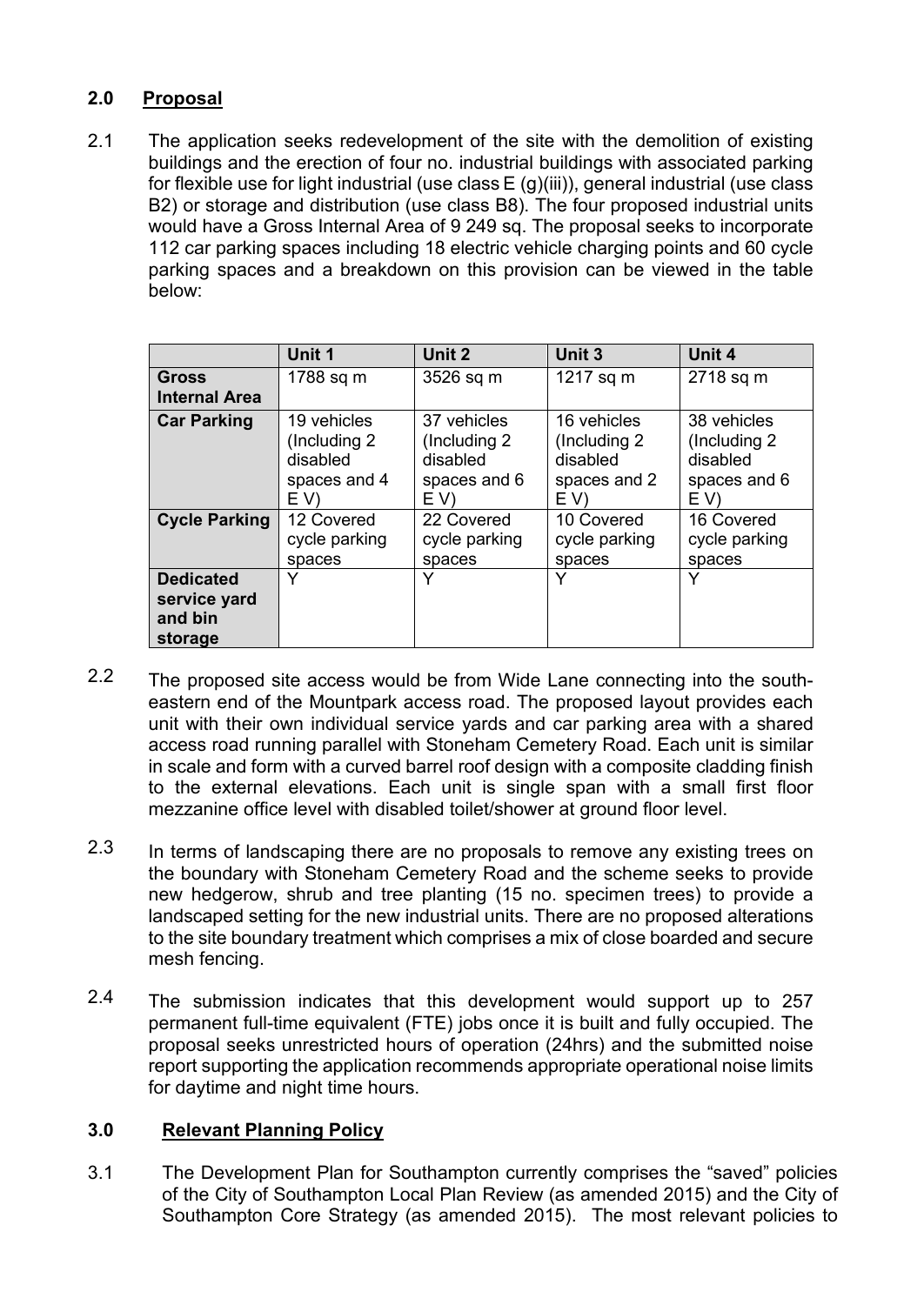these proposals are set out at *Appendix 1*. The application site is designated for employment development under Policy REI9(ii) which reads as follows:

3.2 *REI 9 Major Employment Sites*

> *The major employment sites are defined on the Proposals Map and will be safeguarded for employment use. Development proposals will be permitted as follows:*

> *(ii) Ford's, Wide Lane for light or general industrial (Classes B1c and B2), research and development (Class B1b), storage or distribution (Class B8) and ancillary office use.*

LDF Policy CS7 adds that:

- 3.3 *In order to meet the South East Plan's economic aims, as set out in Policy CS 6, there is a strong need to safeguard employment sites. All existing employment sites and allocations will be safeguarded for employment use…*
- 3.4 Major developments are expected to meet high sustainable construction standards in accordance with Core Strategy Policy CS20 and Local Plan "saved" Policy SDP13. The applicant's pre-assessment for this scheme predicts that the buildings will achieve the Building Research Establishment's Environmental Assessment Method (BREEAM) 'Excellent' rating as required.
- 3.5 The National Planning Policy Framework (NPPF) was revised in 2021. Paragraph 219 confirms that, where existing local policies are consistent with the NPPF, they can been afforded due weight in the decision-making process. The Council has reviewed the Development Plan to ensure that it is in compliance with the NPPF and are satisfied that the vast majority of policies accord with the aims of the NPPF and therefore retain their full material weight for decision making purposes, unless otherwise indicated.
- 3.6 Paragraph 203 of the NPPF indicates: *"The effect of an application on the significance of a non-designated heritage asset*  should be taken into account in determining the application. In weighing *applications that directly or indirectly affect non-designated heritage assets, a balanced judgement will be required having regard to the scale of any harm or loss and the significance of the heritage asset."*

## **4.0 Relevant Planning History**

- 4.1 The site's physical development has evolved since the Second World War and has been used for manufacturing since before the current planning system. The Council's planning history records numerous additions to the site throughout this period, application from the 50/60s identify the hanger being used as factory premises with record of a tool room extension.
- 4.2 In 2014, planning permission was granted for use of the part of the Fords site, the subject of this current application, for use as a vehicle repair centre and export distribution centre (ref 14/00028/FUL).

The 7 no. industrial and warehousing units forming the adjacent Mountpark development were consented under planning permission references: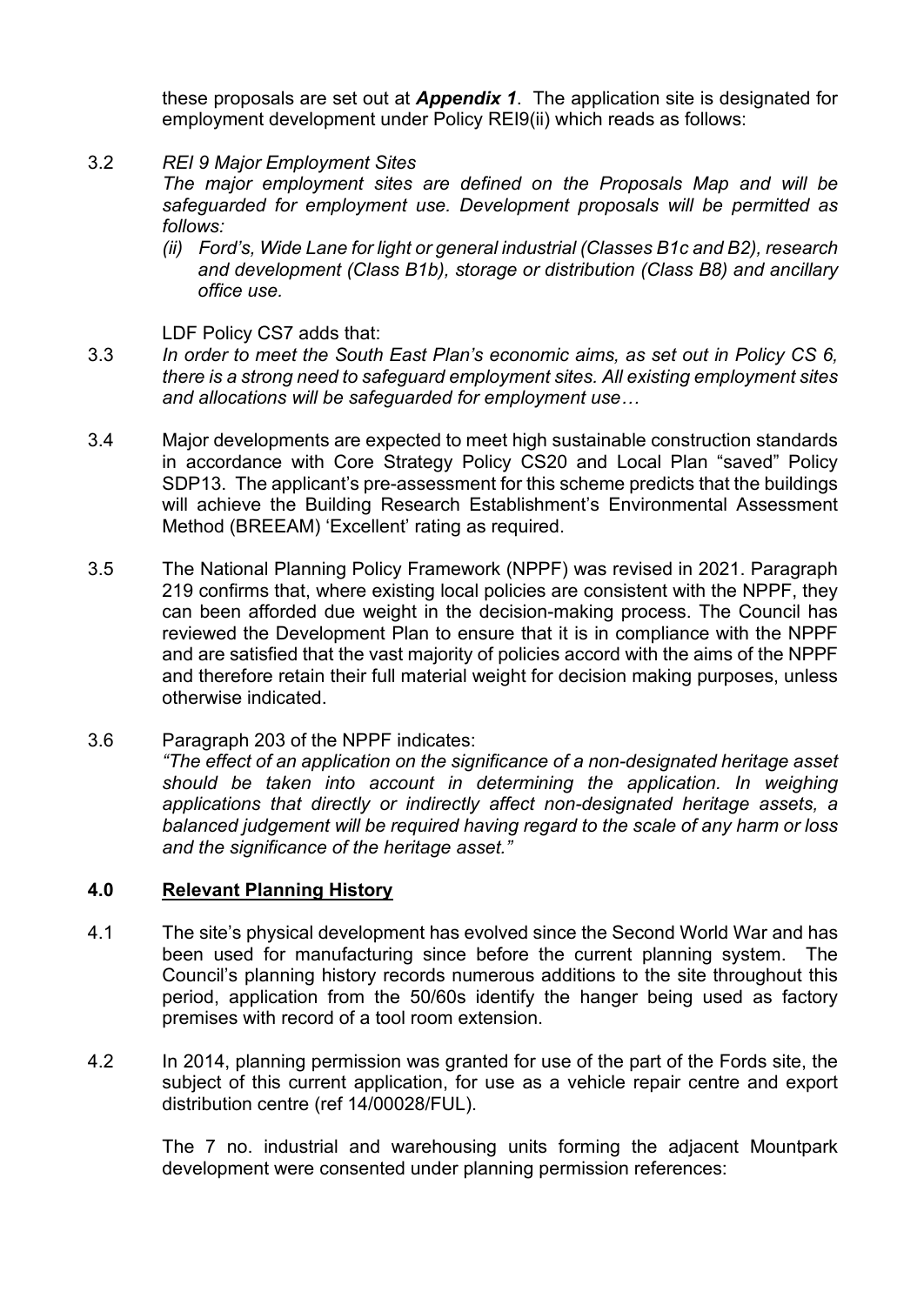*16/00885/FUL - Development to provide new industrial and warehouse buildings for business use (class B1c), industry (class B2) and storage/distribution (class B8) with landscaping, tree planting and new boundary treatment, new car parking and service areas, new vehicular access from Wide Lane.*

*16/02035/MMA - Minor material amendment sought to planning permission 16/00885/FUL for the sites redevelopment to provide new industrial warehouse buildings for business use (class B1 c), industry (class B2) and storage/distribution (class B8). Amendments sought to the layout and number of the buildings along the southern boundary of the site.*

*17/01470/FUL - Development to provide new industrial and warehousing buildings for business use (class B1c), industry (class B2) and storage/distribution (class B8)*  with landscaping, tree planting, new car parking and service areas, vehicular *access to Wide Lane via the approved employment site (Phase 1) to the south and other associated infrastructure.*

## **5.0 Consultation Responses and Notification Representations**

5.1 Following the receipt of the planning application a publicity exercise in line with department procedures was undertaken which included notifying adjoining and nearby landowners (some 113 letters sent), placing a press advertisement (16.07.2021) and erecting a site notice (16.07.2021). *Please note that an online petition has been set up to save the flight shed from demolition because of its association with the manufacturing and testing of the Supermarine Spitfire; to date the petition has received 47,000 signatures, however this petition has not been submitted to the Planning Department for formal consideration as part of this planning application*. At the time of writing the report **6 objection** letters have been received. The following is a summary of the points raised:

5.2 *Loss of a building of historical significance due to the association of the flight shed for the assembly of component parts and testing of the Supermarine Spitfire.*  Officer Response

The flight shed is the last surviving structure of what was once a prominent group of aerodrome buildings that contributed to the development, the testing, and the mass production of commercial and military aircraft in the 20<sup>th</sup> Century. It played a vital role in the build up to, and during, the Second World War and contributed to the early testing and development of the Spitfire. It also played a vital role in the development of Eastleigh Airport during the post-war period. For these reasons, the Council's Historic Environment Officer considers the building should be afforded a high degree of historic interest.

- 5.3 However, the flight shed is not considered to meet the national significance criteria for statutory listing, and would not be afforded protection from demolition as a locally listed asset, based on the following:
	- Other than the pitch roof form of the hangar the building has been subject to notable alterations which have changed its character including: recladding and alterations to fenestration; extension which has changed the building proportions removal of original fabric; removal of the original door wings and door units; and internal remodelling and insertion of a mezzanine floor.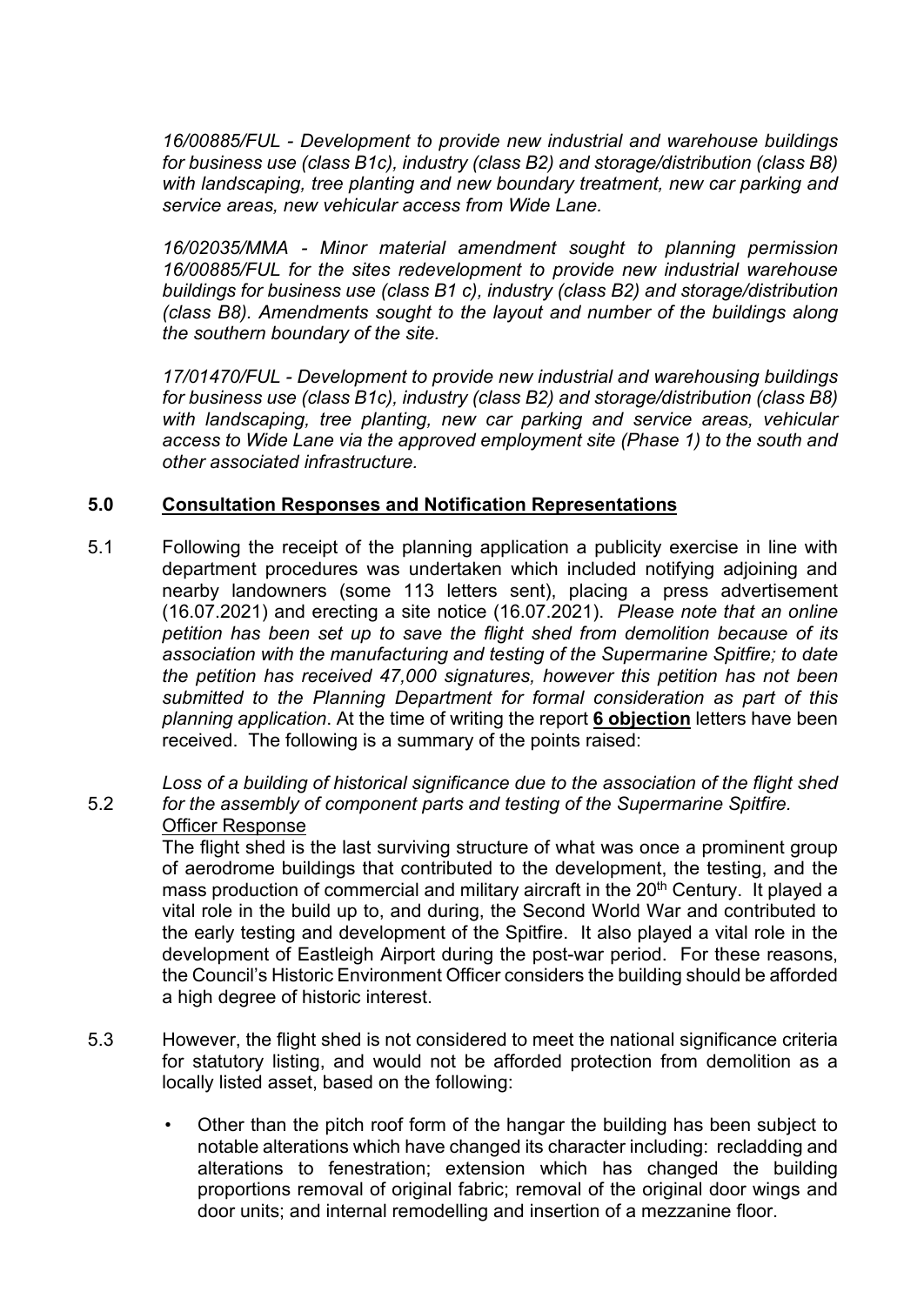- The building does not represent an early example of an aircraft hangar structure, nor is it unique or innovative in construction design terms.
- The building does not represent the only surviving site operated by Supermarine (with designated examples surviving at Hythe), nor does it represent the only location in the Country where Spitfires were built.
- Although the building was associated with the assembly and flight tests of Spitfires, it is understood the aircraft was not designed in this location nor were the major components constructed here (this was undertaken at other Supermarine facilities and manufacturing sites. Furthermore, the building was not specifically created to facilitate a specific form of aircraft testing - for example, designated examples of testing facility at RAE Farnborough and RAE Bedford are deemed to be of importance due to the role which they played in aviation research and testing, and the manner to which this is reflected in the structure of the buildings. The building within the site is a very simple aircraft hangar structure.
- The building does not hold any group value with other buildings associated with the utilisation of the area for the construction of Spitfires, and the relationship with the flying field has been severed by the construction of the M27. The removal of the wider Ford Transit facility has also removed any group value which may have derived from this aspect of the building's history, with other structures within site being of no heritage interest.
- 5.4 The Council received a recent request to serve a Building Preservation Notice (BPN) on the Flight Shed. A BPN is served to preserve a building from demolition or alteration, ahead of statutory listing. As part of this process the Council sought the opinion of Historic England, the relevant body, who responded to indicate the building has been too altered to satisfy the listing criteria. Therefore a BPN has not been served and the building is not afforded any significant protection from demolition.
- 5.5 It should be noted that Historic England's guidance on the listing selection criteria for Industrial Buildings provides the following guidance in relation to motorcar and aircraft factories:

*"The large assembly plants seldom are unless they have intrinsic architectural or technical interest, as is the case with some inter-war and post-war plants such as the American-designed Cummins Engine Factory of 1964-5 in Darlington (County Durham) by Roche and Dinkeloo (listed Grade II\*). Some factories can claim historical importance, such as the former Hawker factory in Kingston-upon-Thames of 1933 (Grade II) wherein a number of important aircraft, above all the Hurricane, were designed and produced. Often, however, remarkable vehicles were produced in unremarkable premises whose listing is unlikely to be warranted."*

5.6 Therefore, the Flight Shed building is considered to be a non-designated heritage asset as having a degree of heritage significance whilst not meeting the criteria for designated heritage assets (statutory listing). On this basis, the NPPF tests in the public benefits of the scheme must be balanced against the loss of the heritage asset.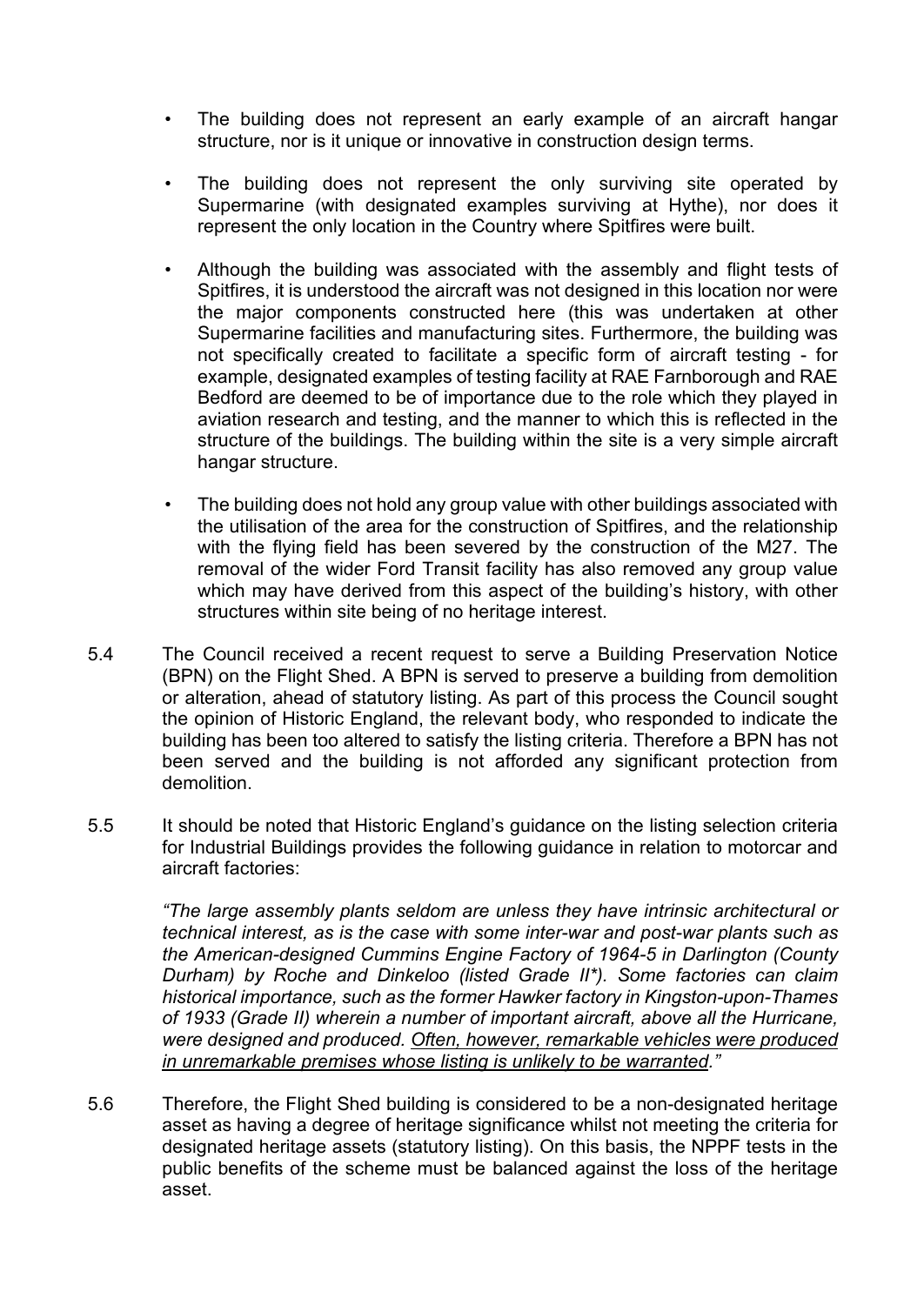- 5.7 In this case the delivery 9249sqm of new industrial/warehousing floor space to meet current market requirements with the opportunity to create 257 gross permanent full-time equivalent (FTE) jobs is considered to outweigh the loss of the existing flight shed building. The size and condition of the exiting building make it unlikely there would be market demand to bring the existing building back into use for industrial purposes. Moreover the location of the site, to the rear of Mountpark, make it unlikely the Flight shed building would be suitable for re-purposing for nonemployment use and in any event the application must be assessed based on the proposals as submitted.
- 5.8 Mitigation for the loss of this heritage asset is recommended in the form of conditions to secure building recording of the Flight Shed and also to secure Heritage Interpretation boards to be installed on the site boundary fence facing Stoneham Cemetery Road.

## **Consultation Responses**

#### 5.9 **SCC Heritage –** No objection

## Site History

- 5.9.1 Prior to Ford`s extensive occupation of the site, the area was once part of Eastleigh Airport, an early C20 aerodrome. The site was occupied by various hangars and sheds housing a series of important engineering companies such as Vickers-Supermarine and Cunliffe-Owen who were building and developing new commercial aircraft who then moved into military production in the build up to the Second World War. The airport was requisitioned by the military in 1936 and this area of the site continued to develop, build, and test new prototype aircraft such as the Vickers Wellington, and the Supermarine Spitfire, with the now famous fighter taking its maiden flight from Eastleigh Airport in March 1936.
- 5.9.2 The 3-bay aircraft hangar is referred to as a test hangar by Hatchard in his book Southampton / Eastleigh Airport in 1990, with photographic evidence dating the building to the mid-1930`s. This date is supported by testimonials of past employees of Supermarine where their website content concurs that:
- 5.9.3 `The Flight Shed was a large, separate hangar located at the southern end of the airfield at Southampton Municipal Airport in Eastleigh. Named 'The Flight Shed' because it was here that final 'Flight Testing' and approval of completed aircraft was performed and, as such, it was the final destination for Supermarine's land based aircraft (like the Spitfire and Seafire) and many of the amphibian aircraft (like the Walrus and Sea Otter) before delivery to the RAF, Royal Navy etc. Fitter's mate, Gordon Bailey who who was working in the Main Hangar in Eastleigh recalled that "some time midway through 1936 a new hangar was erected at the south end of the aerodrome, a new Flight Shed for Supermarine". In reality Supermarine only agreed the lease for the site of the new hangar with Southampton Corporation in June 1937. However, by 1938 the new Flight Shed was constructed and operational`.

[https://supermariners.wordpress.com/the-places/southampton/the-supermarineworks-1936-1939/southampton-airport-1936-1939/the-flightshed/#FlightShedPeople]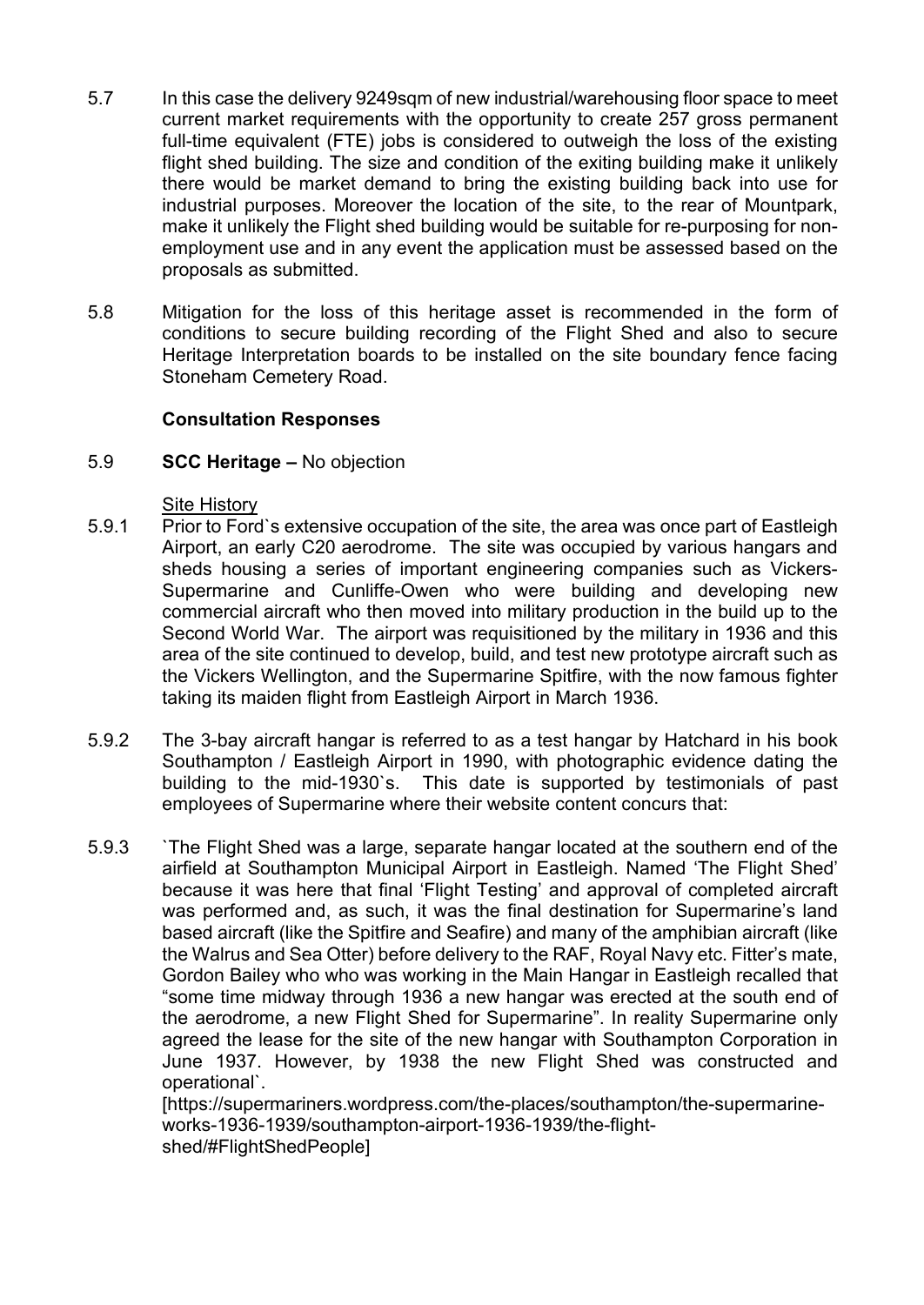- 5.9.4 Unfortunately, despite further research, no building plans or primary documentation for the construction of the Flight Shed appear to exist. Nor, despite recent assumptions, is there any evidence that the building was built by Supermarine to specifically develop and test the Spitfire alone. An image of the interior of a hangar thought to be the Flight Shed found within Solent Sky Museum`s collection illustrates the type of assembly activity occurring within, however, by virtue of its simple steel frame construction and high-level windows, it is not too dissimilar in its form or appearance to other contemporary hangars of the period, such as the similarly constructed Bellman hangars used to house folding and fixed wing aircraft at this time. These units were simple to erect and were utilitarian in character and many intact hangars of this period can be found at airfields today. [Airfields of Britain Conservation Trust [https://www.abct.org.uk/\]](https://www.abct.org.uk/)
- 5.9.5 On Fords occupation, the site and its surroundings were extensively re-modelled and the whole site was separated from Eastleigh Airport by the introduction of the M27. It appears that the building was subsequently used in the production of car manufacture, most recently as a spraying and finishing workshop.

## Current Condition

- 5.9.6 A site visit revealed that the Flight Shed has been much altered, and relatively recently in its history to accommodate vehicle production. Externally the whole building has been re-clad with modern sheeting and the original corrugated roofing and rooflights have all been lost. The original flanking metal windows remain in place however, the new cladding system has partially enclosed the steel columns, and in some instances whole sections of the walls have been rebuilt in blockwork. All the original openings, including those once frequented by the hangar doors to the north have been enclosed and large new distribution openings have been inserted into the front (north) and side (west). Single storey additions clad in metal sheeting have also been added to the north and side (east).
- 5.9.7 Internally, the floor is an open plan concrete apron and the steel roof trusses remain fully exposed with other modern plant fitted around the historic roof arrangement. A full width gantry crane remains in-situ, but its orientation differs from the interior image referred to above suggesting that this element relates to car manufacture and is not an original feature. One side of a vertical hangar door remains in its housing in the easternmost bay however, no other discernible pre- or post- war features of significance remain. There are no directional markings for moving around aircraft on the floor, all of the suspended chain lights have been lost, there is no period signage left on any of the walls, and there is no associated fixtures or fittings such as valves or pipework associated with early aircraft manufacturing or testing plant in-situ. The whole interior appears to have been stripped bare and the open space presents an interior of limited character. The surroundings of the Flight Shed have fared little better. The creation of the motorway to the north has led to the building being disassociated with the current airport and a series of large-scale buildings, new delivery aprons, and car plant paraphernalia have all been erected on-site effectively hemming in the building on all sides.

# Assessment and advice

5.9.8 The modern buildings surrounding the Flight Shed are of no historic significance and replacing the units with larger modular buildings would have no adverse impact on the local character of the area or the setting of neighbouring South Stoneham Cemetery.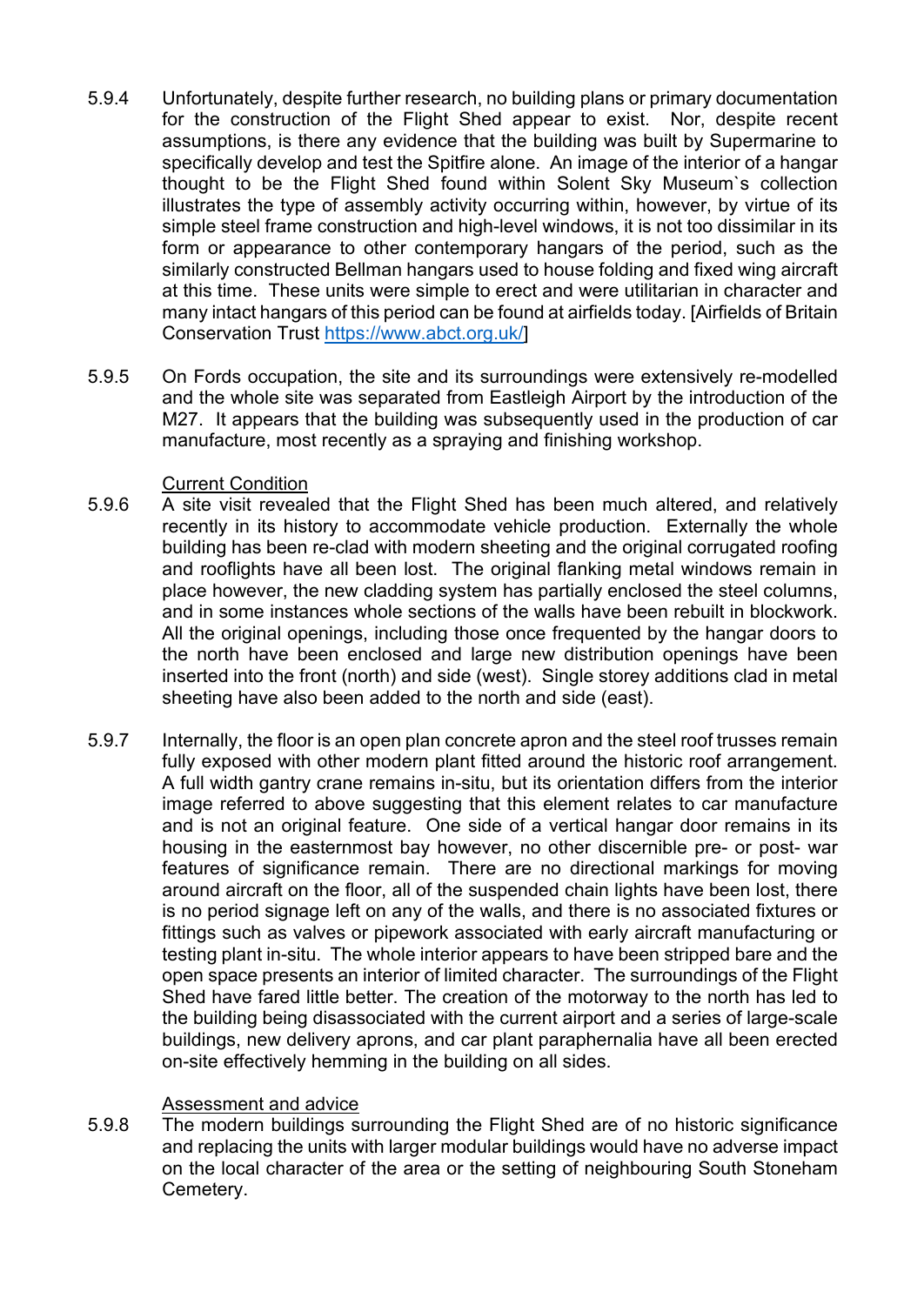In contrast, the Flight Shed, because of its history and former aviation use, is afforded a degree of heritage interest. It is the last surviving structure of what was once a prominent group of aerodrome buildings that contributed to the development, the testing, and the mass production of commercial and military aircraft in the C20. It played a vital role in the build up to, and during, the Second World War, one of the most dramatic events of the C20. It contributed to the testing and assembly of the Spitfire in Southampton, an aircraft that went on to become a national icon. It also played a role in the development of Eastleigh Airport during the post-war period and was then utilised once more by the developing Ford Factory.

- 5.9.9 Despite this, the building itself, in terms of rarity, or in terms of its technical construction or design, it is not unique. There is no available documentary evidence linking this building specifically to the sole development of one aircraft, such as the Spitfire. It is more likely this structure was a utilitarian building used in the development of many aircraft during its working life. Furthermore, the building has been heavily modified over time where a substantial degree of original fabric, and almost all of its original fixtures and fittings have been lost. Other than the pitch roof form of the shed itself, there is little, if any, physical evidence within or around the building that can be directly associated with the pre-war or wartime period use of the building. No other buildings of a contemporary age remain in-situ so the Flight Shed is no longer part of an important group, whilst its wider setting has been completely compromised by surrounding development.
- 5.9.10 As such, and without further evidence to the contrary, the level of significance attached to the Flight Shed would be considered low, and as such, it would unlikely meet the national criteria for statutory listing as set out in Historic England`s Military Structures (2011) or Infrastructure: Transport (2011) Listing Selection guides. This view, based on all the evidence currently available, is supported by an initial assessment of the building undertaken by the listing team at Historic England.
- 5.9.11 Notwithstanding this, and as noted above, the Flight Shed is a period building and it is not without a degree of historical interest in terms of its local association in the development of Southampton`s aviation history, and as such, it would be considered a non-designated heritage asset under the National Planning Policy Framework (NPPF).
- 5.9.12 Consequently, the advice of paragraph 203 of the NPPF would apply and where it advises that the effect of an application on the significance of a non-designated heritage asset should be taken into account in determining an application. In weighing applications that directly or indirectly affect non-designated heritage assets, a balanced judgement will be required having regard to the scale of any harm of loss and the significance of the heritage asset.
- 5.9.13 Paragraph 205 advises local planning authorities to require developers to record and advance understanding of the significance of any heritage assets to be lost (wholly or in part) in a manner proportionate to their importance and the impact, and to make this evidence (and any archive generated) publicly accessible.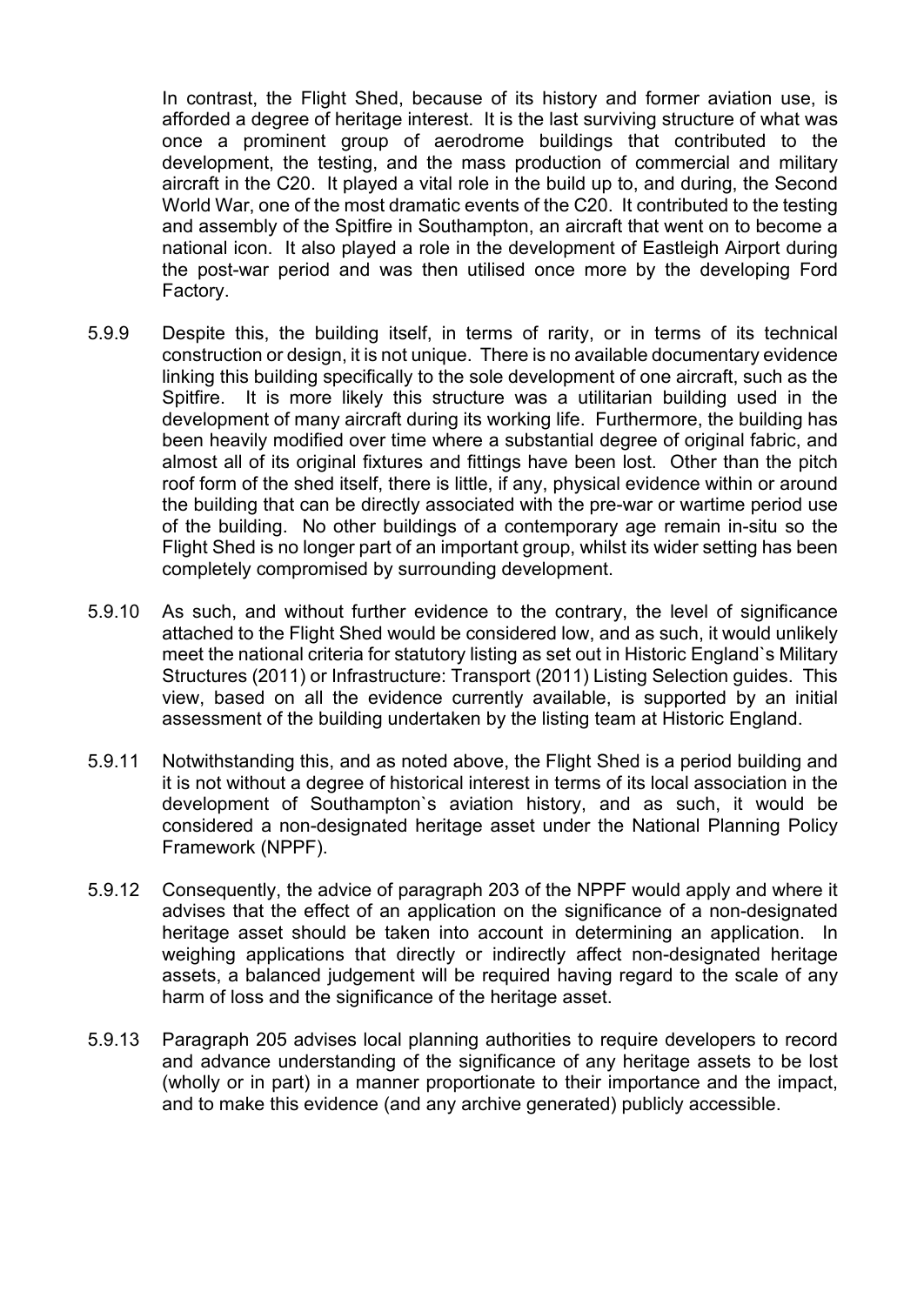Summary

5.9.14 The retention and reuse of a non-designated heritage asset would be preferred from a conservation perspective in the first instance, and its direct loss would cause some harm. That said, this level of harm would be considered `less than substantial harm` due to the

low degree of significance attached to the building in heritage terms. For instance, the building has been heavily modified and denuded, it is no longer intact, and its setting has been severely diluted. It is currently a redundant structure located on private land and it is inaccessible to the public. Its size and open plan arrangement is a limiting factor in finding it a viable new use, and the whole plot is a brownfield site where the principle of development would normally be supported. To offset its loss, interpretive panels presenting the history of this site to the wider public would be erected in an appropriate location.

5.9.15 On this basis, should it be considered that the proposed scheme presents clear and convincing economic and public benefits that would demonstrably outweigh the `less than substantial harm` resulting from the total loss of the non-designated heritage asset in the planning balance, a preservation by record approach would be expected where attaching conditions to record the building, and its setting, prior to its demolition would be advised. A condition controlling the location and content of the interpretative panels would also be required.

#### 5.10 **SCC Highways** – No objection

## Off-Site Highway Impacts

5.10.1 Additional traffic surveys were carried out in September 2021 at the request of SCC and HCC Highways to use real time data with the operation of the Mountpark development rather than proposed trips from the 2016 TA. The data was uplifted by 1.11% for a 'Covid factor' to cover that traffic levels are close to pre-2020 levels. This has been agreed with HCC. The results indicate that the site access/Wide Lane junction is operating close to its capacity in 2026 and with the development the degree of saturation increases by 1.3% in AM and 2.6% in PM. This would have an impact on traffic on Wide Lane including buses. While the current signals operate on MOVA, which optimises timings, an assessment has been done whereby the existing pedestrian crossing phases are called every other cycle. This has a demonstrable positive impact and alongside with mitigation measures to provide buses and cycles with priority will mean that the junction operates in capacity.

## EV Charging

5.10.2 Notes that there has been an increase in the number of EV ready charging spaces to 18, which is 16% of the total amount of spaces. All remaining space will be provided with passive provision i.e. the facilities such as ducting and wiring is already provided, this allows for future growth. This is accepted.

## Cycle Parking

5.10.3 No enclosed cycle storage has been provided and the applicant states that there is no space to accommodate the parking. A condition should be that as part of the Travel Plan the usage of the cycle parking should be monitored and if required enclosed cycle parking provided.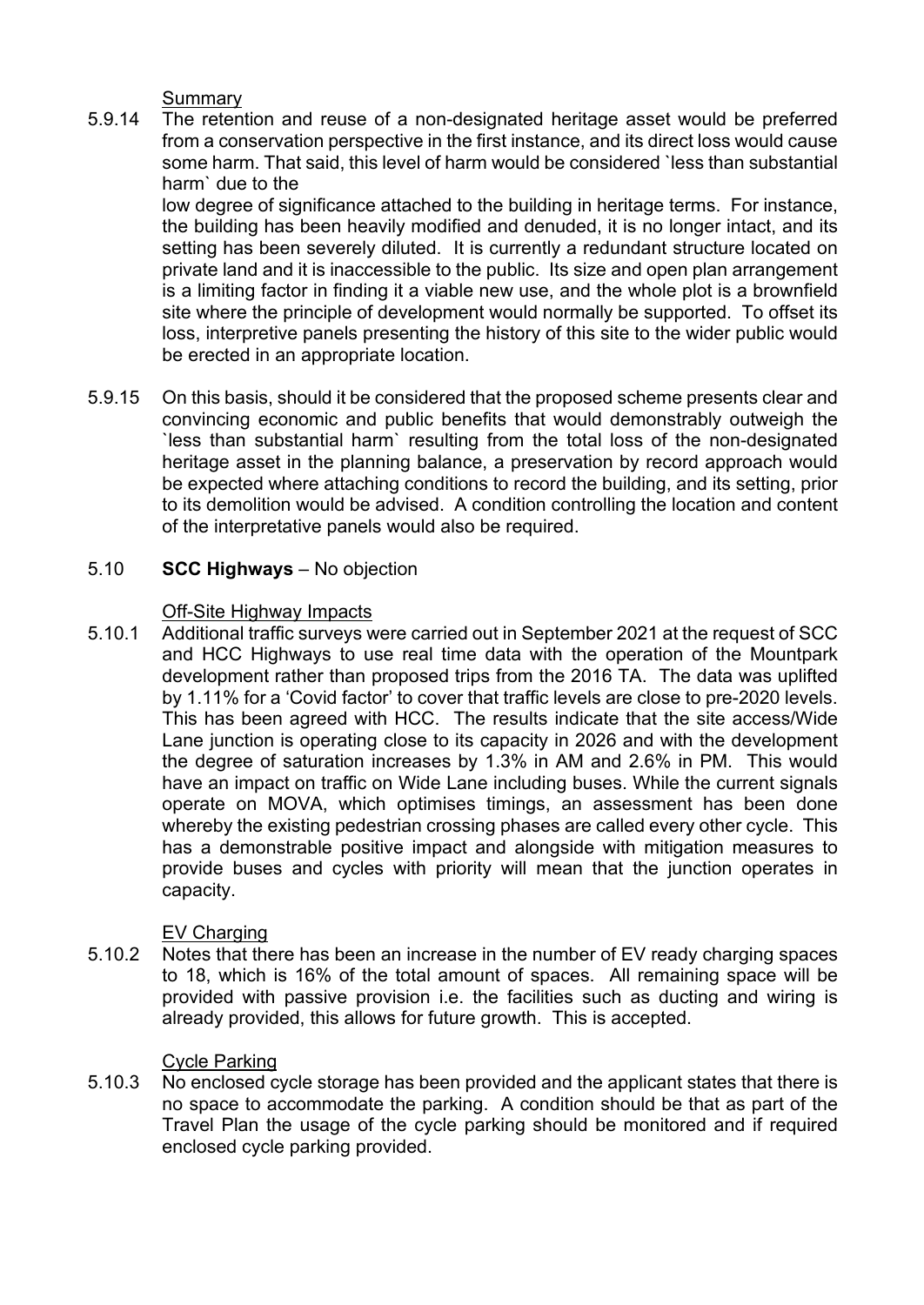5.10.4 In conclusion, there are no highway reasons for objection to the application.

*Officer Note: Cycle parking has since been addressed and is conditioned*

#### 5.11 **Hampshire County Council (Highways) – No objection**

Based on the submitted traffic counts and junction modelling HCC are satisfied that the proposed development will not have a severe on impact the operation of these junctions. Furthermore the submission demonstrates that the proposed development is unlikely to significantly increase the accidents in the vicinity of the site.

An off-site contribution towards sustainable travel improvements within the vicinity of the site is requested along with contributions towards the design and improvement works at Spitfire Roundabout, Wide Lane Bridge and Wide Lane/A335 Roundabout.

- 5.12 **Highways England** – No objection
- 5.13 **Airport Safeguarding** – No objection subject to condition to secure a Bird Hazard Management Plan.
- 5.14 **SCC Archaeology** – No objection subject to conditions

The Archaeology and Built Heritage Assessment describes the former aircraft hangar that lies at the centre of the application site (HER record MSH4546). The hangar was built in the mid-1930s at Eastleigh Airport. Plans name the hangar as the Supermarine flight shed. D Hatchard (Southampton/Eastleigh Airport, 1990) identified the hangar as the flight shed used to flight test all spitfires, and a late 1930s photograph (reproduced in Hatchard) shows spitfires outside the flight shed. The hangar became part of the Ford Factory in the 1970s. (Note that the spitfire link is not mentioned in the ABHA.)

- 5.14.1 The proposal involves re-development of the site to erect four industrial units with associated parking.
- 5.14.2 Development here threatens to damage potential archaeological deposits, and a phased programme of archaeological investigations will be required, as follows:
	- Watching brief on all geotechnical/ground investigation works.
	- Evaluation trenching to establish the nature, state of preservation and significance of archaeological remains across the site.
	- Further archaeological work as necessary, depending on the results of the evaluation.
	- No below-ground demolition works should take place until archaeological issues have been resolved.
- 5.14.3 If the application is approved, it will be necessary to make an archaeological record of the building prior to and perhaps during demolition, to be secured by condition. Other buildings on the site may also need to be recorded (as were all buildings on the rest of the Ford site). This is in line with NPPF paragraph 205 and Local Plan Policy HE6. The level of record will be confirmed after discussion with the conservation officer. However, it should be noted that the ability to carry out such a record should not be a factor in deciding whether consent should be granted (see NPPF 205). (NPPF paragraphs relate to recent revision.)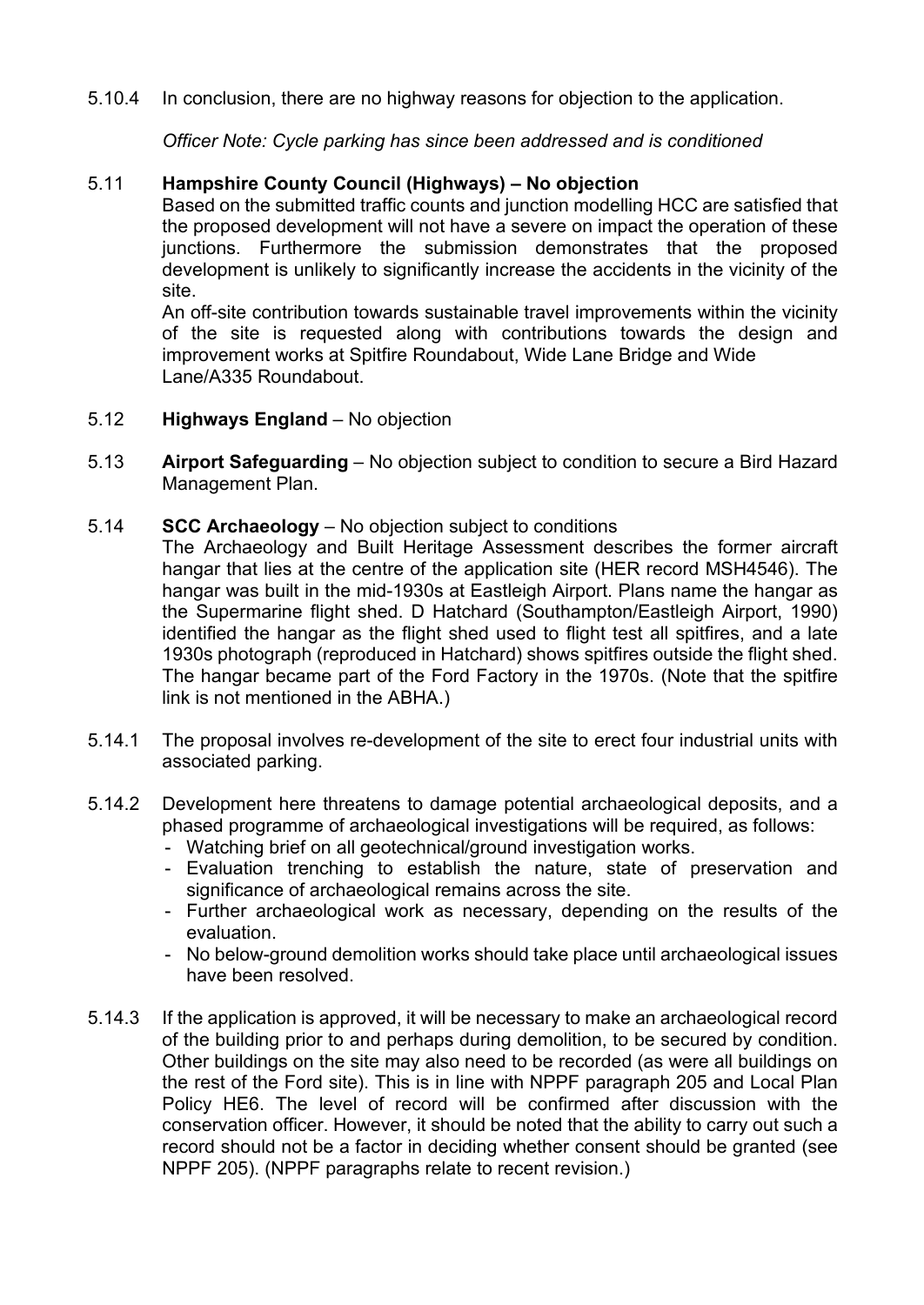5.15 **SCC Ecologist** – No objection subject to conditions to secure Biodiversity mitigation and enhancement and to control the external lighting design.

#### 5.16 **SCC Environmental Health** – No objection

Following a perusal of the submitted Environmental Noise Report we would concur with its findings and support the recommendations that all fixed mechanical services plant associated with the new development be selected and specified to achieve the noise limit criteria derived at Section 7.4 of the report. A condition is also recommended to secure a Construction Environment Management Plan.

#### 5.17 **SCC Flood Team** – No objection

The drainage strategy supplied with this application proposes the use of permeable paving to vehicle parking and underground geocellular storage tanks and landscaped areas, to attenuate and restrict runoff rates for the 1 in 100 year rainfall event plus 40% allowance for climate change.

- 5.17.1 The flow rate is restricted to 8l/s which is not a betterment on existing runoff rates. Whilst this proposal is acceptable in principle, it is noted that the drainage strategy is reliant upon a connection to an existing surface water sewer which has not yet been confirmed.
- 5.17.2 Confirmation will be required that the connection has been identified and approved by Southern Water to enable the drainage strategy to proceed. It is noted that there is currently inadequate capacity within the Sothern Water network.
- 5.17.3 To ensure that the drainage proposals and connection to a public surface water sewer has been agreed, or a revised drainage strategy to fully manage flows within the site has been developed, then detailed drainage plans should be secured by condition to ensure that surface water is appropriately managed in line with the National Planning Policy Framework.
- 5.18 **SCC Sustainability Team** – No objection subject to conditions to secure a BREEAM rating of 'Excellent' and Energy performance of 12.5% improvement over current Building Regulations Building Emission Rate requirements.
- 5.19 **SCC Contamination** – No objection subject to conditions to secure appropriate land contamination investigation and remediation and to prevent contaminated soils being imported into the site.
- 5.20 **Southern Water** – No objection subject to conditions to secure diversion of the public sewer and water distribution main and details of foul and surface water drainage.
- 5.21 **Eastleigh Borough Council** - No objection subject to no adverse comments being received by Hampshire County Council as Local Highways Authority for Eastleigh Borough.
- 5.22 **Cllr Fielker** - I was not aware of the importance of the buildings noted in this application to the Spitfire heritage of Southampton as the connection is not well made in the planning documents submitted by the developer. I am also aware that I have missed the deadline to respond as a consultee. However, I wanted to note that the Spitfire is important to Southampton and it is important that we preserve the physical history that remains, alongside new projects such as the Spitfire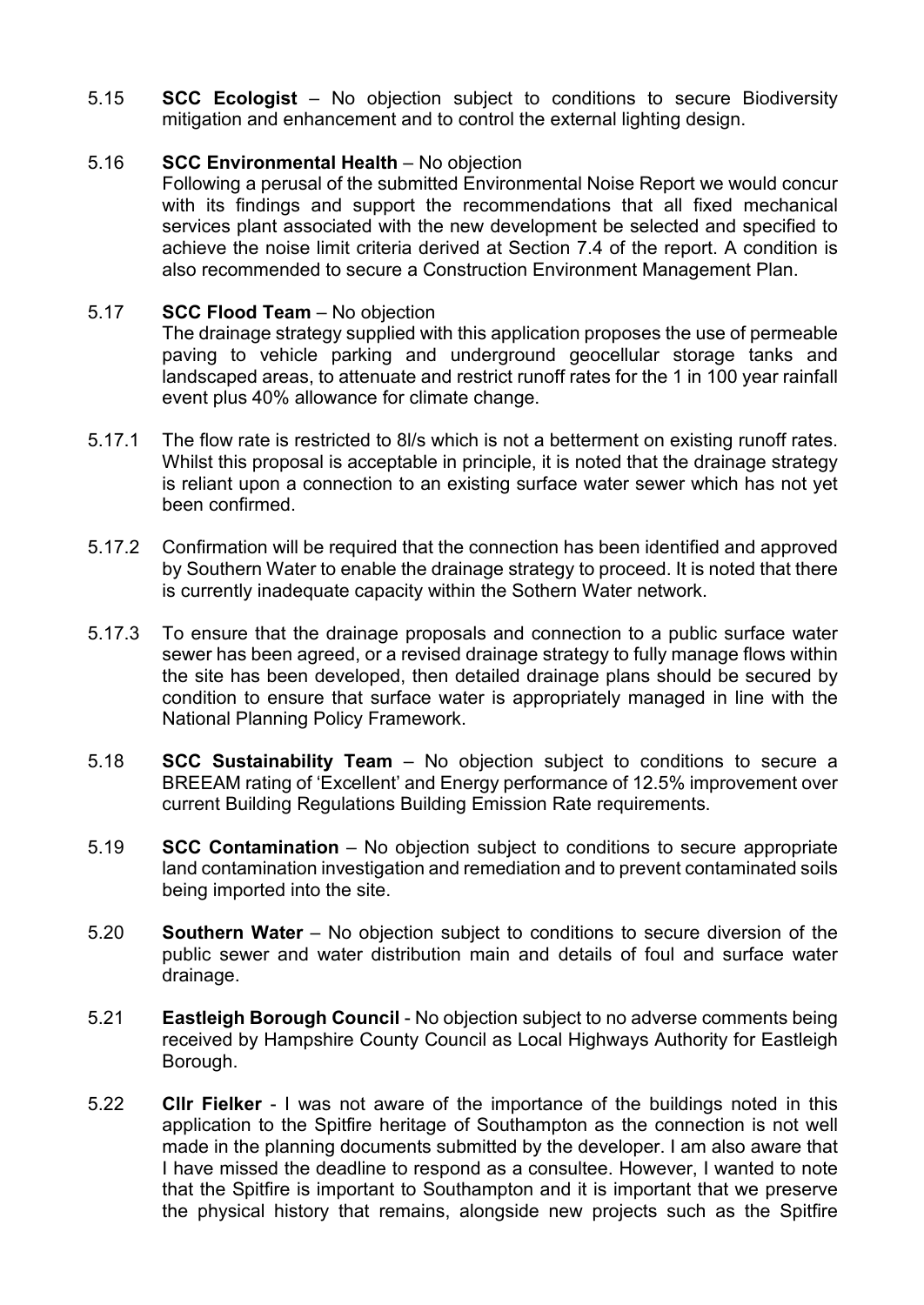Memorial which Southampton City Council have recently committed funding to support.

#### 5.23 **City of Southampton Society** – No objection

We fully support this application to replace the existing buildings on the site with 4 new industrial units or small warehouses. The accessibility to the motorway network makes this an ideal site. We note that there is currently only one unused unit on the site (which is considerably larger than the proposed units) indicating a demand for further smaller units.

- 5.23.1 We are mindful of the proximity of the proposed units to the motorway and the end of the airport runway, with the associated noise and pollution issues (albeit only at peak times in the morning and evening for the airport). We trust that adequate noise insulation will be incorporated into the construction of the units.
- 5.23.2 Ideally we would have liked to see more green space between the various units. We are mindful that the closeness to the airport runway rules out planting trees, but more shrubs and grass would help 'soften' the impact of extensive hard-standing. We appreciate that this would result in a loss of car-parking spaces and ultimately the decision will lie with the developer. We are also aware that there is a substantial 'carbon sink' provided by the neighbouring cemetery.
- 5.23.3 Finally we support the comments made by the Archaeology Unit with suggestions for Conditions.

## **6. Planning Consideration Key Issues**

- 6.1 The key issues for consideration in the determination of this planning application are:
	- 1. The principle of this form of development;
	- 2. Economic development considerations;
	- 3. Heritage Impacts
	- 4. Traffic and transport issues;
	- 5. Impact on the amenities of neighbours, including noise impacts;
	- 6. Design;
	- 7. Off-site Mitigation; and
	- 8. Air Quality and Green Charter

#### 6.2 Principle of Development

- 6.2.1 National and local planning policy is supportive in principle of development proposals that bring economic development and employment opportunities; NPPF paragraphs 8, 81 and 83 are directly relevant. The economic objective is one of the overarching objectives of the planning system, to help build a strong, responsive, and competitive economy, by ensuring that sufficient land of the right types is available in the right places and at the right time to support growth, innovation, and improved productivity
- 6.2.2 This development is in accordance with the site's designated uses under LPR Policy REI9(ii) (as set out in full above), which has been part of adopted planning policy since 2006. The principle of reconfiguring the site to provide up to date employment use, to replace the manufacturing buildings associated with Fords, is acceptable in principle.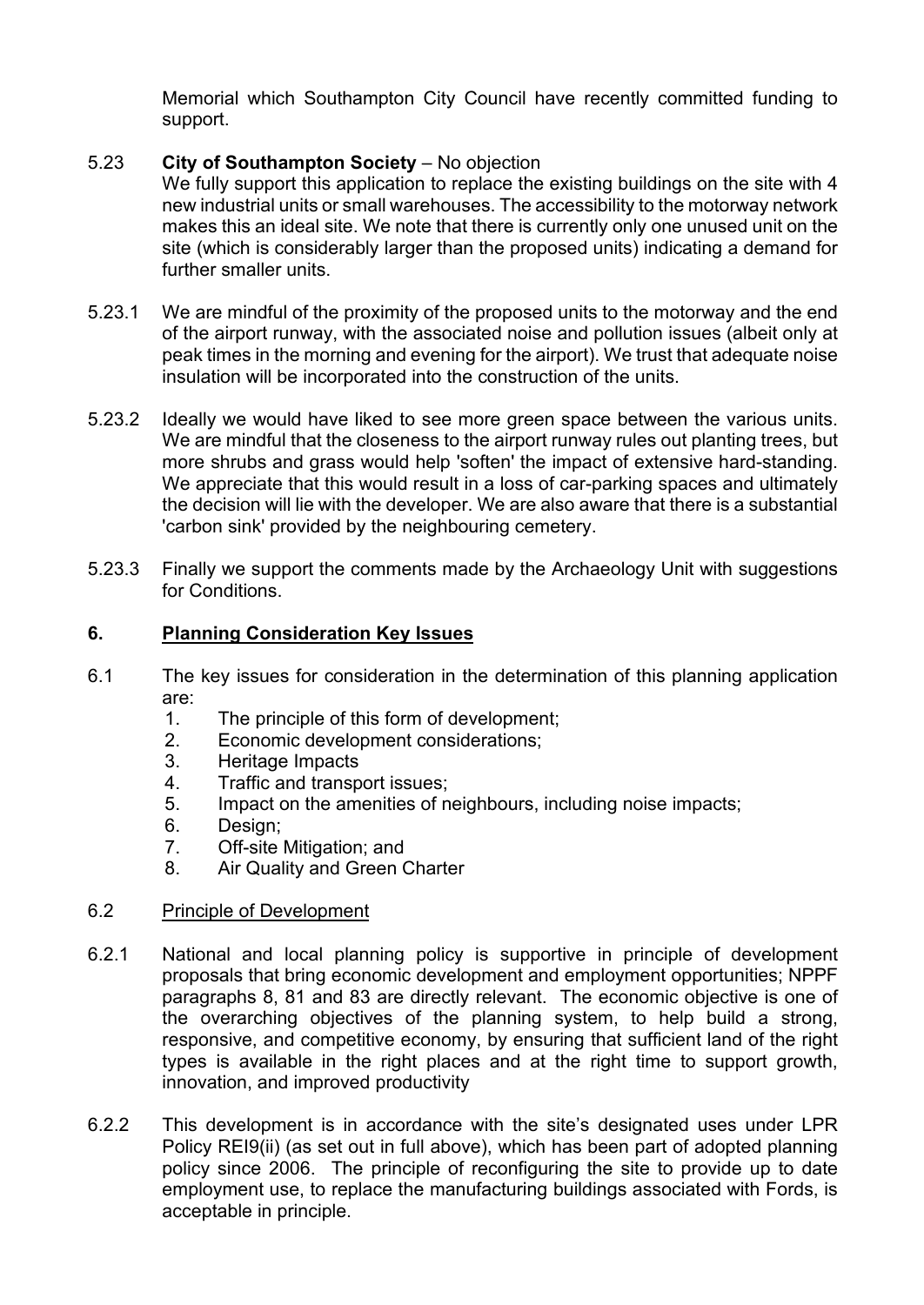#### 6.3 Economic Development Considerations

6.3.1 Research carried out for PUSH, and other organisations, in recent years has recognised a shortage of Class B8 floorspace in South Hampshire, and a shortfall of suitable sites for large scale distribution facilities. This has been carried forward by Policy CS6 of the Core Strategy, which identifies the need for 97,000sq.m of industry/warehousing over the plan period.

6.3.2 The proximity of the site to the motorway network makes this an attractive location for a distribution facility. The applicants are seeking flexibility within any permission granted to find operations within either E (g)(iii)/B2 and/or B8 uses.

- 6.3.3 In terms of the need for local employment opportunities, the 2011 Census for the Swaythling Ward suggests 18.8% of residents have no qualifications (compared to 21% for the City as a whole), with 39% of households having no adults in employment (compared with 32.8% for the City). It confirms that 52.4% of residents in the ward are economically active (compared with 68.4% for Southampton) with 3.6% registered as unemployed. The economic development benefits associated with this development are potentially, therefore, considerable and a large number of new jobs would be created with positions likely to include warehouse operatives, office administrators, transport and logistic positions. The recommendation includes the need to secure targeted local training and employment initiatives, at both the construction and operational phases (in accordance with LDF Policy CS24). Given the loss of employment associated with the closure of Fords these economic benefits are clearly a significant material consideration in the determination of this planning application.
- 6.3.4 The applicants have indicated that the operational benefits of the scheme will include £15.6million of output per annum in terms of gross value added. The scheme forecasts the creation of 257 Gross full-time equivalent jobs supported onsite with 55.3% requiring level 3 or above qualifications and 38.1% requiring level 2 qualifications or below. For information Level 3 or above qualifications include Alevels and above and Level 2 includes GCSEs and below. The local employment opportunities can be secured with the suggested s.106 legal agreement through a training plan at both construction and operational phase.

# Heritage Impact

6.4

6.4.1 The historical contribution this site and in particular the Flight Shed played in terms of aeronautical manufacturing and testing, including the manufacturing and testing Supermarine Spitfire, is significant and should not be understated. However, Historic England have confirmed that the building is unlikely to meet the statutory listing criteria. As such, the loss of the Flight Shed as a non-designated heritage asset is justified because it's historic connection with the manufacturing and testing of the Supermarine Spitfire is not sufficiently unique, and because the building has been significantly altered. The replacement industrial units will achieve substantial public benefits in terms of bringing this employment site back into a more intensive use with the creation of new jobs creation and will also bring wider economic benefits having regard to the tests of section 16 of the NPPF. Mitigation for the loss of this non-designated heritage asset can be secured through building recording and the installation of heritage interpretation boards.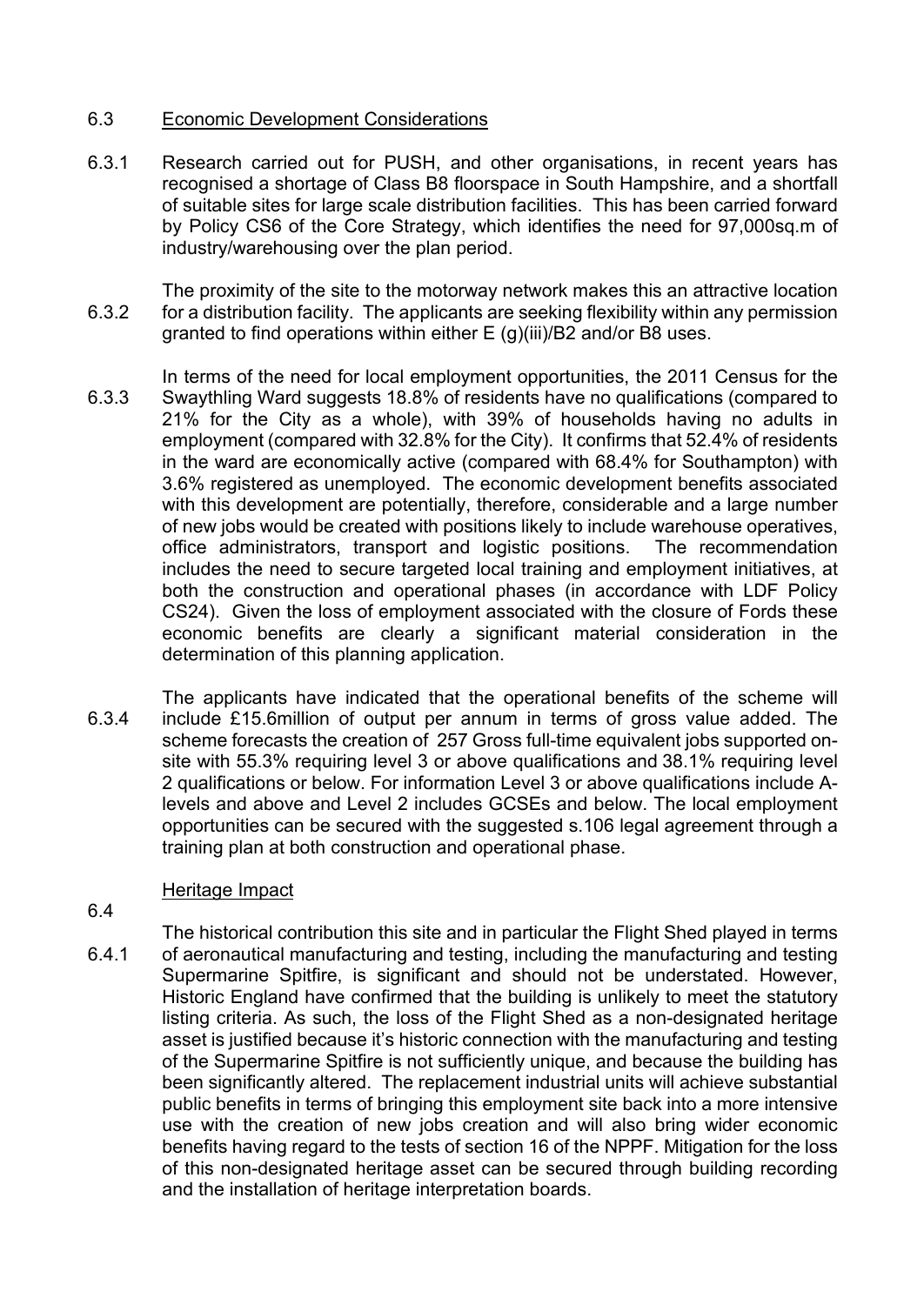#### 6.5 Traffic and Transport

- 6.5.1 The planning application has been assessed by the Council's Highways Team, Hampshire County Council Highways and by Highways England in terms of highway safety and impacts on capacity on the local and strategic road networks an no highway objection is raised. Mitigation is recommended through the S106 agreement to promote sustainable travel and to secure contributions towards Contribution towards the design and improvement works at Spitfire Roundabout, Wide Lane Bridge and Wide Lane/A335 Roundabout
- 6.5.2 The submission demonstrates that the proposed 112 car parking spaces and parking split is broadly compatible with the Councils maximum standards for the range of flexible uses proposed (208 spaces is the maximum permissible for warehousing use and 103 spaces is the maximum permissible for warehousing use based on the GIA proposed). The scheme has been amended to increase the number of Electric Charging Points from 6 to 18 (which equates to 16% of the parking spaces) with facilities such as ducting provided to allow installation of additional charging points in the future. The amount of cycle parking has also been amended and increased from 38 to 60 spaces achieving compliance with the Council's Parking Standards in terms of short stay and long stay cycle parking with appropriate distribution of cycle parking facilities between each unit. Showers are to be provided within the disabled toilet area of each unit in order to promote sustainable travel and this shower provision arrangement is recommended on the basis that it will be subject to review and improvement if necessary, through the Travel Plan.
- 6.5.3 Please note that the access from Mountpark onto Wide Lane is designed to encourage large vehicles to enter and exit the site from the north, thereby limiting the impact on the residential area to the south. The design of the junction at the entrance to the site is such that heavy goods vehicles would find it difficult to turn out of the site in a southerly direction. Various measures for regulating the traffic operation of this site can be secured through the s.106. In practice, given that the M27 is so close it is more than likely that operators will choose this route in any event.

#### 6.6 Impact on the amenities of neighbours, including noise impacts

- 6.6.1 The development will not adversely harm the residential amenities of the nearest residential properties in Swaythling, which are to the south-west beyond the Mountpark development, some 170m from the nearest proposed industrial unit. The proposed development is screened by the existing industrial units within Mountpark and as such there will be no adverse visual impact or shadowing/sense of enclosure to neighbouring gardens.
- 6.6.2 The application is supported by a noise assessment and no objection has been raised by the Council's Environmental Health Team. A planning condition is recommended to ensure that any plant and equipment installed by end users does shall be limited to daytime (07:00 - 23:00) 50 LAeq and nightime (23:00 - 07:00) 37 LAeq when measured at any dwelling. In terms of the existing noise environment regard should be had to the existing industrial units within Mountpark (which are permitted 24 hours), the former unfettered historic use, and also background noise from traffic on the M27 and Wide Lane and also from the airport.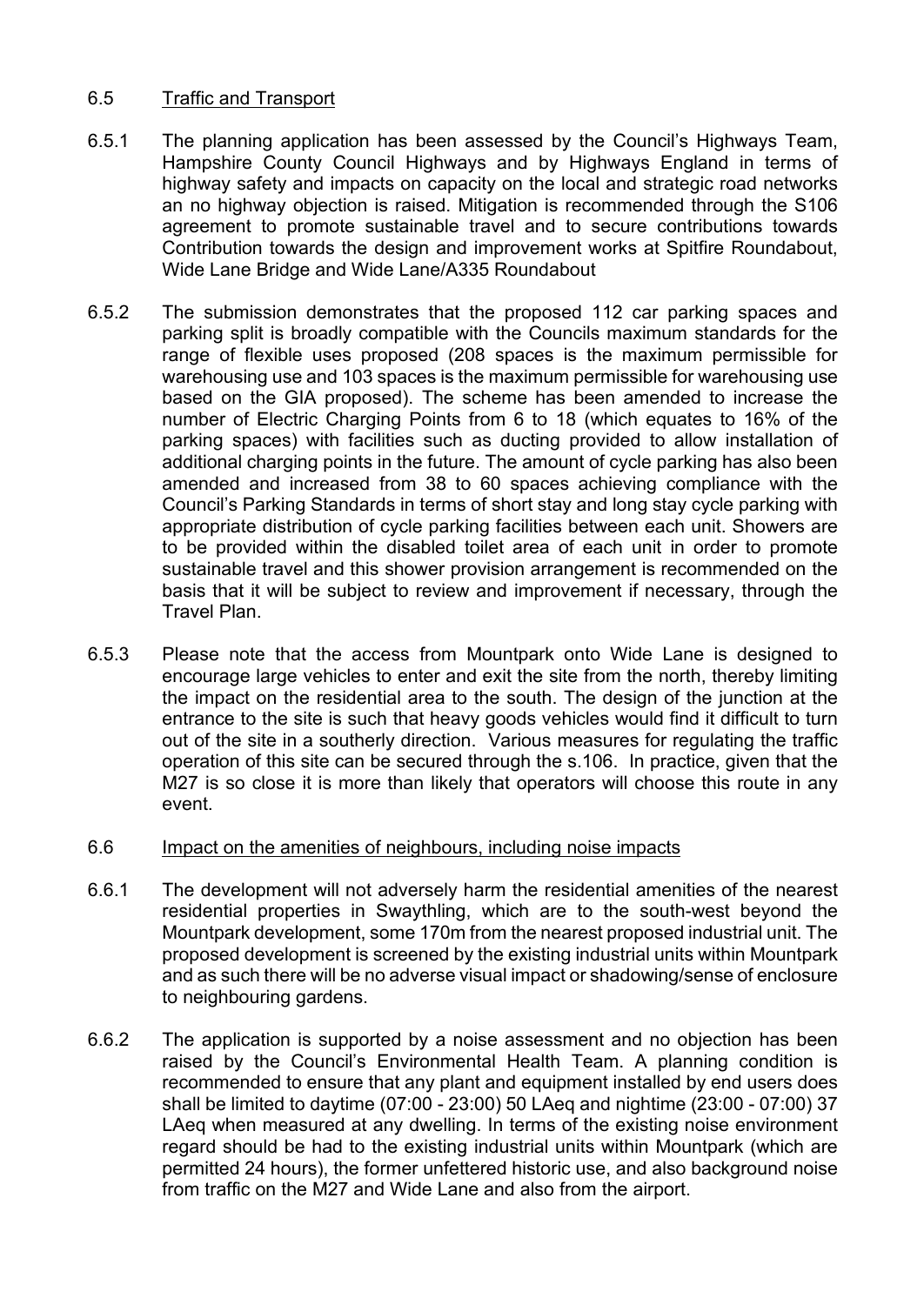#### 6.7 Design

6.7.1 There is no design objection in terms of layout, scale, form and appearance of the proposed industrial units which acceptably tie into the existing Mountpark development. The proposed barrel roof design and external cladding treatment and colour is acceptable within the context having regard to the neighbouring industrial/warehousing units and site employment allocation.

6.7.2 The proposal included new hedgerow, shrub and tree planting (15 no. specimen trees) which will represent landscape enhancement of this brownfield site.

Furthermore the development will have no adverse impact when viewed from the adjacent Cemetery and the M27 having regard to the historic Ford buildings which occupied the site, backdrop of Mountpark and existing boundary trees to be retained.

#### 6.7 Off-site Mitigation

6.7.1 LDF Policy CS25 seeks to ensure that all new development mitigates against its direct impacts and this scheme is no different. The proposed uses do not attract the Community Infrastructure Levy (CIL), but the negotiations with the applicants, and relevant consultees, has resulted in the need for a s.106 legal agreement to be completed before planning permission could be granted. Providing the application addresses the areas of mitigation, set out above, then the scheme will have complied with the requirements of Policy CS25.

#### 6.8 Air Quality and the Green Charter

- 6.8.1 The Core Strategy Strategic Objective S18 seeks to ensure that air quality in the city is improved and Policy CS18 supports environmentally sustainable transport to enhance air quality, requiring new developments to consider impact on air quality through the promotion of sustainable modes of travel. Policy SDP15 of the Local Plan sets out that planning permission will be refused where the effect of the proposal would contribute significantly to the exceedance of the National Air Quality Strategy Standards.
- 6.8.2 There are 10 Air Quality Management Areas in the city which all exceed the nitrogen dioxide annual mean air quality standard. In 2015, Defra identified Southampton as needing to deliver compliance with EU Ambient Air Quality Directive levels for nitrogen dioxide by 2020, when the country as a whole must comply with the Directive.
- 6.8.3 The Council has also recently established its approach to deliver compliance with the EU limit and adopted a Green City Charter to improve air quality and drive up environmental standards within the city. The Charter includes a goal of reducing emissions to satisfy World Health Organisation air quality guideline values by ensuring that, by 2025, the city achieves nitrogen dioxide levels of 25µg/m3. The Green Charter requires environmental impacts to be given due consideration in decision making and, where possible, deliver benefits. The priorities of the Charter are to:
	- Reduce pollution and waste;
	- Minimise the impact of climate change
	- Reduce health inequalities and;
	- Create a more sustainable approach to economic growth.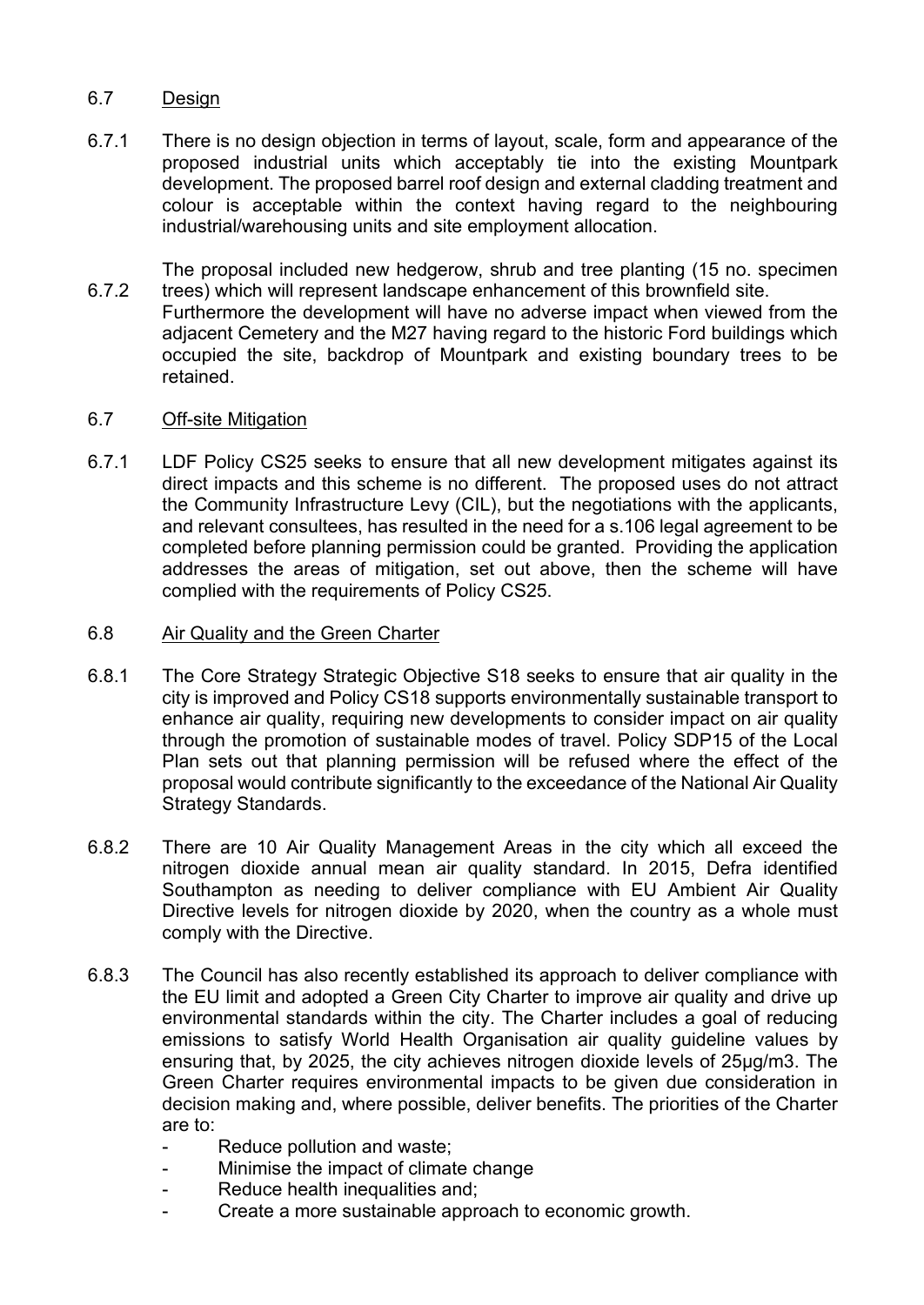6.8.4 The application has addressed the Green Charter and the air quality impact of the development by incorporating electric vehicle charging points (increased from 6 to 18), promoting sustainable travel, increasing soft landscaping cover for the site and additional planting biodiversity enhancements measures. The proposal will also improve site drainage through the incorporation of a sustainable urban drainage system.

## **7. Summary**

7.1 These are substantial new buildings, on a previously developed site, which will be in keeping with the character and context having regard to the adjacent Mountpark development, historic manufacturing use and site policy allocation for employment use. The economic development and employment opportunities weigh in support of the proposal. The loss of the Flight Shed as a non-designated heritage asset is justified because it's historic connection with the manufacturing and testing of the Supermarine Spitfire is not sufficiently unique and the building has been significantly altered and the replacement industrial units will achieve substantial public benefits in terms of job creation. Mitigation for the loss of this non-designated heritage asset can be secured through building recording and the installation of heritage interpretation boards. The development will not adversely harm the residential amenities of the nearest residents having regard to the existing noise environment and having regard to the proposed noise controls on plant and machinery. The proposal is also acceptable in terms of highway safety and network capacity and measures are recommended to encourage sustainable travel.

#### **8. Conclusion**

8.1 It is recommended that planning permission be granted subject to a Section 106 agreement and conditions.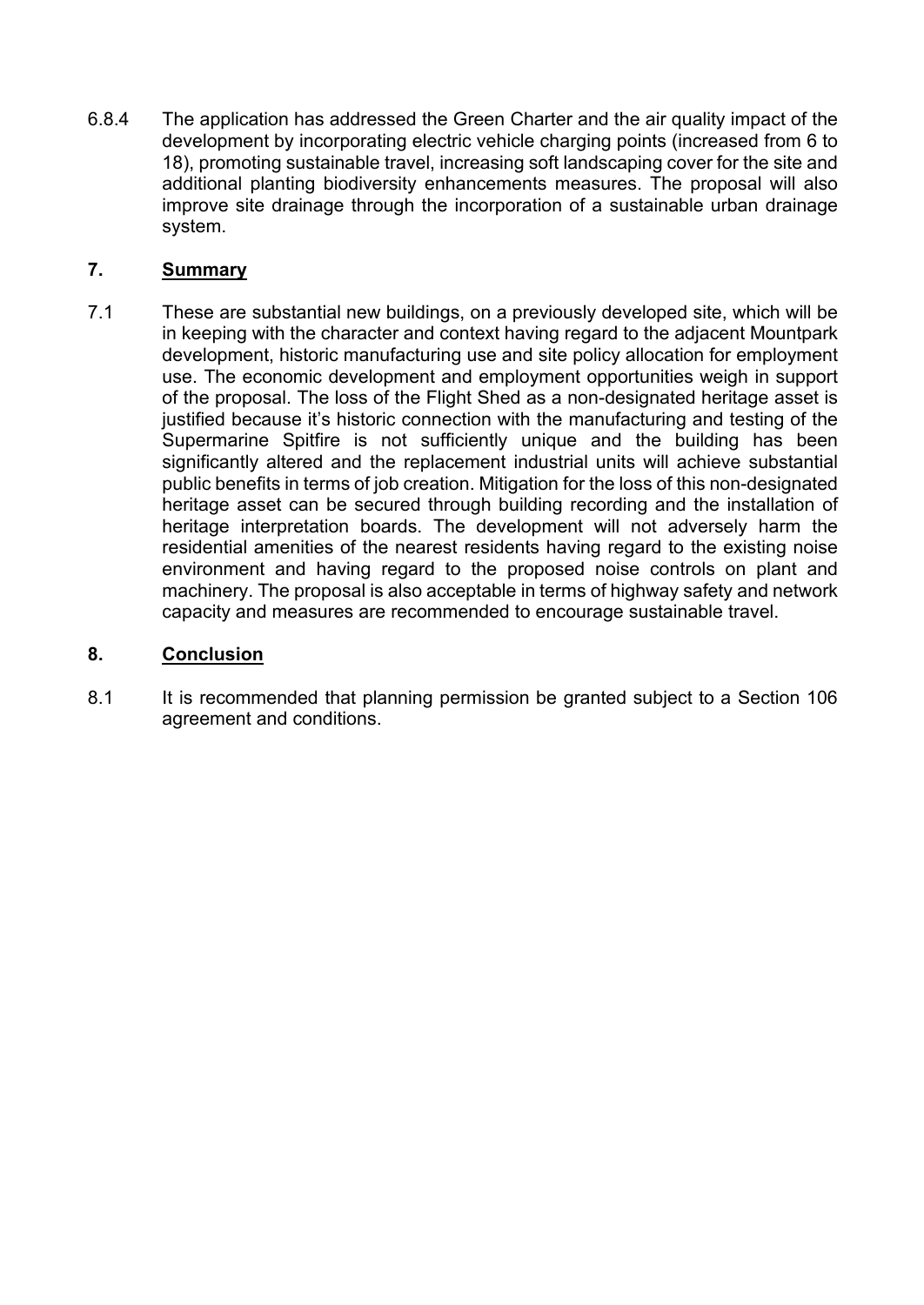## **Local Government (Access to Information) Act 1985 Documents used in the preparation of this report Background Papers**

1a-d, 2b,d,f, 4b,f,vv, 6a-b & 7a

## **AG for 02.11.2021 Panel**

## **PLANNING CONDITIONS to include:**

01. Full Permission Timing Condition (Performance)

The development hereby permitted shall begin no later than three years from the date on which this planning permission was granted.

Reason: To comply with Section 91 of the Town and Country Planning Act 1990 (as amended).

02. Materials to be used (Performance Condition)

The development shall be carried out and retained in accordance with the materials schedule as set out within the plans hereby approved, as listed at the end of this decision notice.

Reason: In the interests of good design and the visual amenities of the area.

03. Hours of work for Demolition / Clearance / Construction (Performance)

All works relating to the demolition, clearance and construction of the development hereby granted shall only take place between the hours of:

Monday to Friday 08:00 to 18:00 hours

Saturdays 09:00 to 13:00 hours

And at no time on Sundays and recognised public holidays.

Any works outside the permitted hours shall be confined to the internal preparations of the buildings without audible noise from outside the building, unless otherwise agreed in writing by the Local Planning Authority.

Reason: To protect the amenities of the occupiers of existing nearby residential properties.

04. Construction Management Plan (Pre-Commencement)

Before any development or demolition works are commenced details shall be submitted to and approved in writing by the Local Planning Authority making provision for a Construction Method Plan for the development. The Construction Management Plan shall include details of:

(a) parking of vehicles of site personnel, operatives and visitors;

(b) loading and unloading of plant and materials;

(c) storage of plant and materials, including cement mixing and washings, used in constructing the development;

(d) treatment of all relevant pedestrian routes and highways within and around the site throughout the course of construction and their reinstatement where necessary; (e) measures to be used for the suppression of dust and dirt throughout the course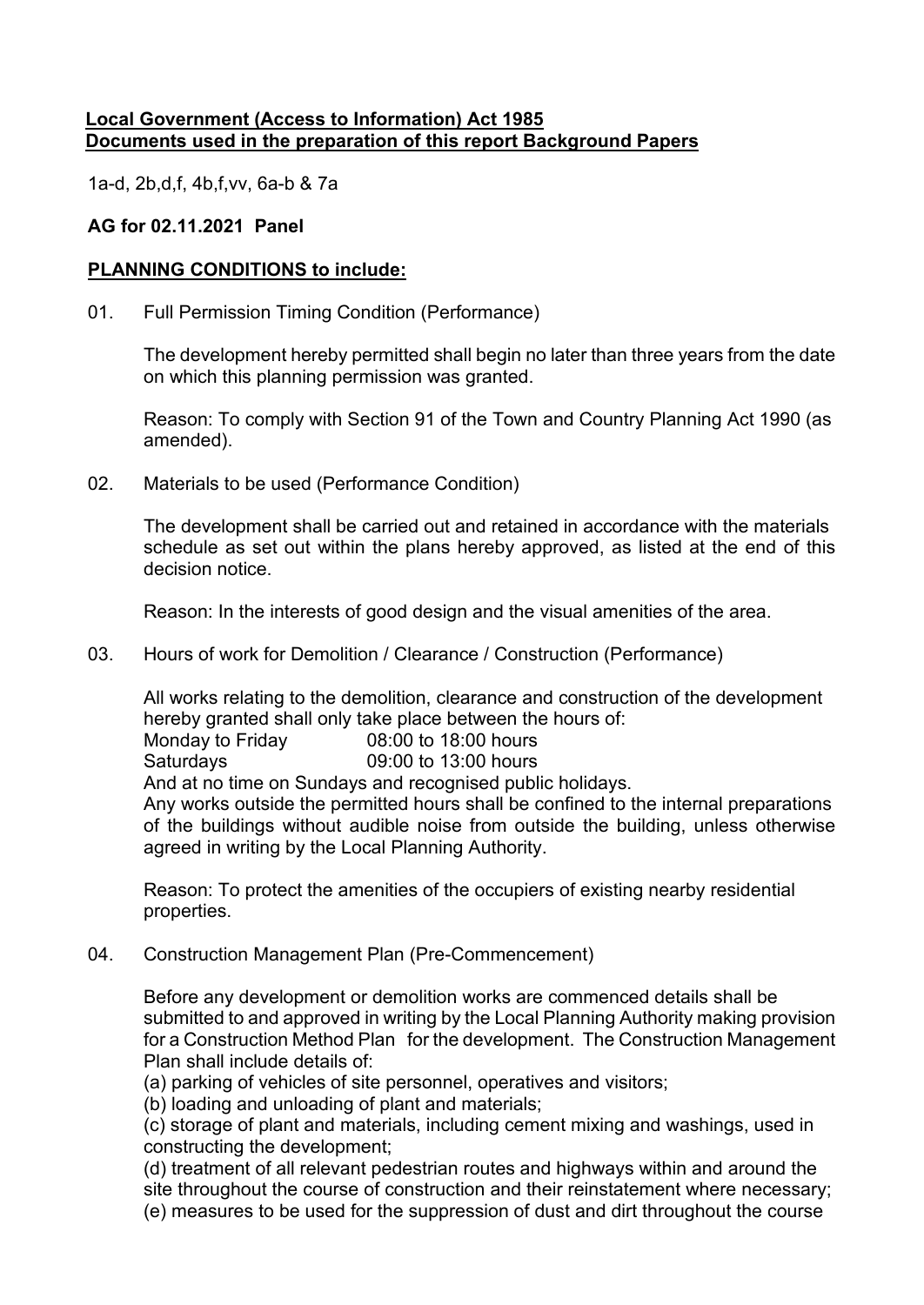of construction;

(f) details of construction vehicles wheel cleaning; and,

(g) details of how noise emanating from the site during construction will be mitigated. The approved Construction Management Plan shall be adhered to throughout the development process unless agreed otherwise in writing by the local planning authority.

Reason: In the interest of health and safety, protecting the amenity of local land uses, neighbouring residents, the character of the area and highway safety.

05. Landscaping (Performance)

The development shall be carried out and maintained in accordance with Drawing No. KL-487-001 by Kova Landscape Ltd and Boundary Treatments Plan P405 Rev C. To include a minimum of 15 no. specimen trees as shown.

The approved hard and soft landscaping scheme (including parking) for the whole site shall be carried out prior to occupation of the building or during the first planting season following the full completion of building works, whichever is sooner. The approved scheme implemented shall be maintained for a minimum period of 5 years following its complete provision.

Any trees, shrubs, seeded or turfed areas which die, fail to establish, are removed or become damaged or diseased, within a period of 5 years from the date of planting shall be replaced by the Developer in the next planting season with others of a similar size and species unless the Local Planning Authority gives written consent to any variation. The Developer shall be responsible for any replacements for a period of 5 years from the date of planting.

Reason: To improve the appearance of the site and enhance the character of the development in the interests of visual amenity, to ensure that the development makes a positive contribution to the local environment and, in accordance with the duty required of the Local Planning Authority by Section 197 of the Town and Country Planning Act 1990

06. Parking (Pre-Occupation)

The parking totalling 112 spaces and access shall be provided in accordance with the plans hereby approved before the development first comes into occupation and thereafter retained as approved.

Reason: To prevent obstruction to traffic in neighbouring roads and in the interests of highway safety.

07. Electric Car Charging Points (Pre-Occupation Condition)

Each unit hereby approved shall not be occupied until the minimum amount of EV parking for each particular unit, as set out within with paragraph 2.2 of the Transport Assessment Addendum by ADC dated 12.10.2021, has been installed and rendered fully operational. A minimum of 18 EV charging points shall be provided for all the units combined. The approved measures shall be retained thereafter unless otherwise agreed in writing by the Local Planning Authority.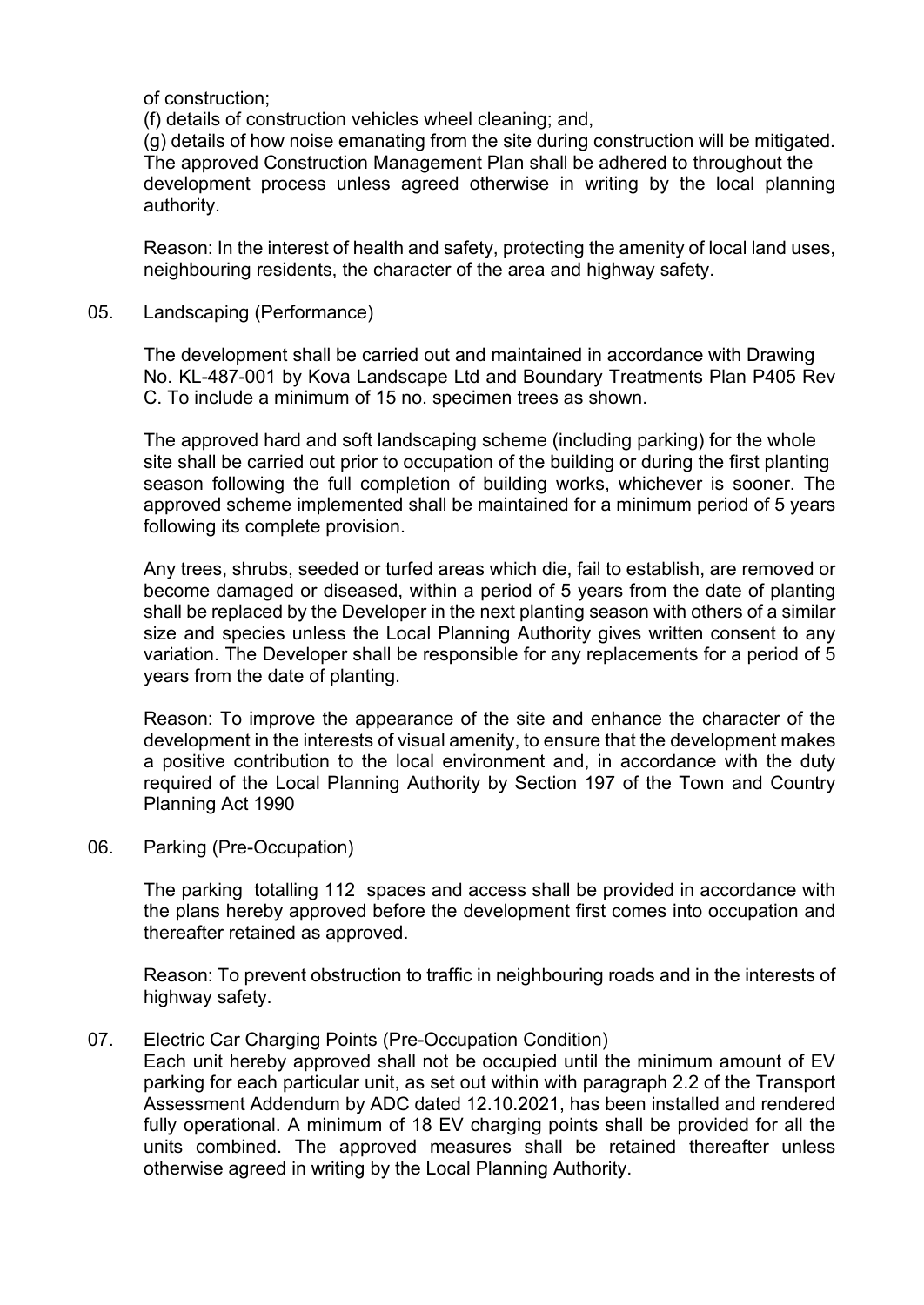Reason: To combat the effects of climate change and reduce the emission of pollutants in accordance with policy CS20

08. Cycle parking (Performance Condition)

Before the occupation of each building the cycle storage, changing, washing and shower facilities for members of staff shall be provided and made available for use in accordance with the plans hereby approved. The storage shall thereafter be retained as approved.

Reason: To encourage cycling as an alternative form of transport.

09. Refuse & Recycling (Performance)

Before the development hereby approved first comes into occupation, the storage for refuse and recycling shall be provided in accordance with the plans hereby approved and thereafter retained as approved.

Reason: To secure a satisfactory form of development

10. Restricted Use (Performance)

The maximum floorspace of the development hereby approved shall be 9 249 sqm square metres (gross internal), and the buildings shall not be sub-divided into separate units without the first written approval of the Local Planning Authority. Furthermore, this permission does not allow for the installation of additional mezzanine floorspace (other than those shown) within the buildings to serve the development.

Notwithstanding the Town and Country Planning (Use Classes) Order 1987 (as amended) or any Order revoking, amending, or re-enacting that Order, the development hereby approved shall be used only for the purposes indicated in the submitted details (namely E (g)(iii), B2 and/or B8) and not for any other purpose.

Any office space provided to serve the development shall be ancillary to uses specified and shall not be let, leased or sold separately.

The external areas, accessways, loading areas and car parking areas shall not be used for manufacturing, industrial or maintenance purposes: for the installation of any ancillary plant or machinery; or for the storage of any raw materials, scaffolding; finished or unfinished products or parts, crates, packing materials or waste without the prior consent of the Local Planning Authority. The areas shall be kept clear at all times for access, circulation, car parking, servicing and loading/unloading operations.

Reason:

In the interest of the amenities of nearby residential occupiers, to ensure that the site is retained for employment generating uses, to ensure that the office space provided is integral to the principal uses due to the out of centre location and in the interests of highway impacts that have been determined.

## 11. Noise (Performance)

The development shall be carried out and retained in accordance with the recommendations of the submitted Noise Report REVISION 1 - 14 JUNE 2021. Prior to occupation of any unit to be occupied for B2 use with hours of operation beyond the hours of 07:00 and 23:00 hours, a 'Night Time Management Plan' to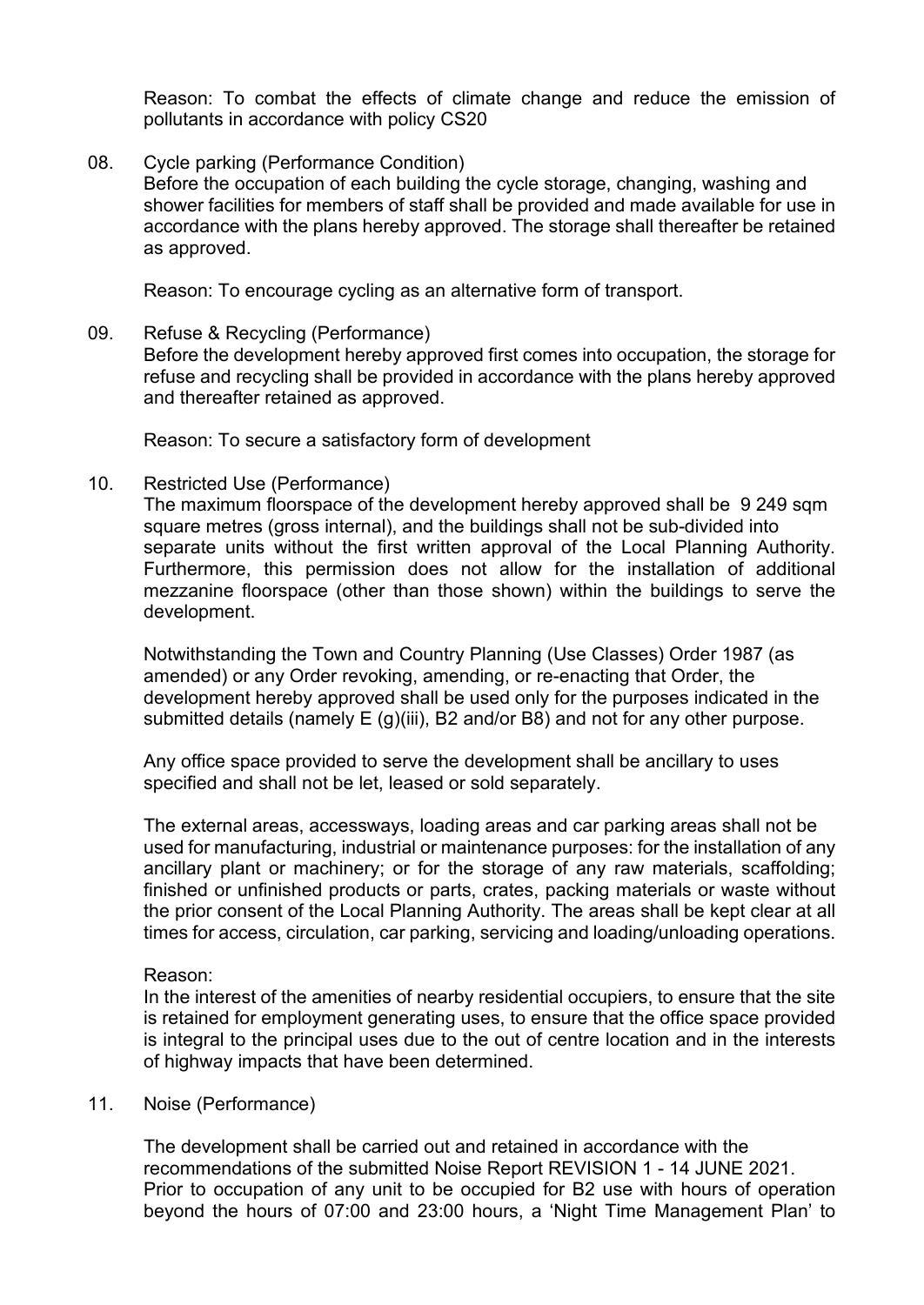provide night time noise control measures in relation to shift changes and deliveries, shall be submitted to the Local Planning Authority and agreed in writing. The development shall be carried in accordance with the agreed noise control measures.

Reason: To protect the amenities of the occupiers of existing nearby properties.

12. APPROVAL CONDITION Archaeological structure-recording [Pre-Commencement Condition]

No demolition works shall take place within the site until the implementation of a programme of recording has been secured in accordance with a written scheme of investigation which has been submitted to and approved by the Local Planning Authority.

Reason: To ensure that the recording of a significant structure is initiated at an appropriate point in development procedure.

13. APPROVAL CONDITION Archaeological structure-recording work programme [Performance Condition] The developer will secure the completion of a programme of archaeological work in accordance with a written scheme of investigation which has been submitted to and approved by the Local Planning Authority. Reason: To ensure that the archaeological investigation is completed.

14. APPROVAL CONDITION Archaeological damage-assessment [Pre-Commencement Condition]

No ground disturbance shall take place within the site until the type and dimensions of all proposed groundworks have been submitted to and agreed by the Local planning Authority. The developer will restrict groundworks accordingly unless a variation is agreed in writing by the Local Planning Authority.

Reason: To inform and update the assessment of the threat to the archaeological deposits.

15. APPROVAL CONDITION Archaeological evaluation investigation [Pre-Commencement Condition]

No ground disturbance shall take place within the site until the implementation of a programme of archaeological work has been secured in accordance with a written scheme of investigation which has been submitted to and approved by the Local planning Authority.

Reason: To ensure that the archaeological investigation is initiated at an appropriate point in development procedure.

16. APPROVAL CONDITION Archaeological evaluation work programme [Performance Condition]

The developer will secure the completion of a programme of archaeological work in accordance with a written scheme of investigation which has been submitted to and approved by the Local planning Authority.

Reason: To ensure that the archaeological investigation is completed.

17. APPROVAL CONDITION Archaeological investigation (further works) [Performance **Condition1** 

The Developer will secure the implementation of a programme of archaeological works in accordance with a written scheme of investigation which will be submitted to and approved by the Local Planning Authority.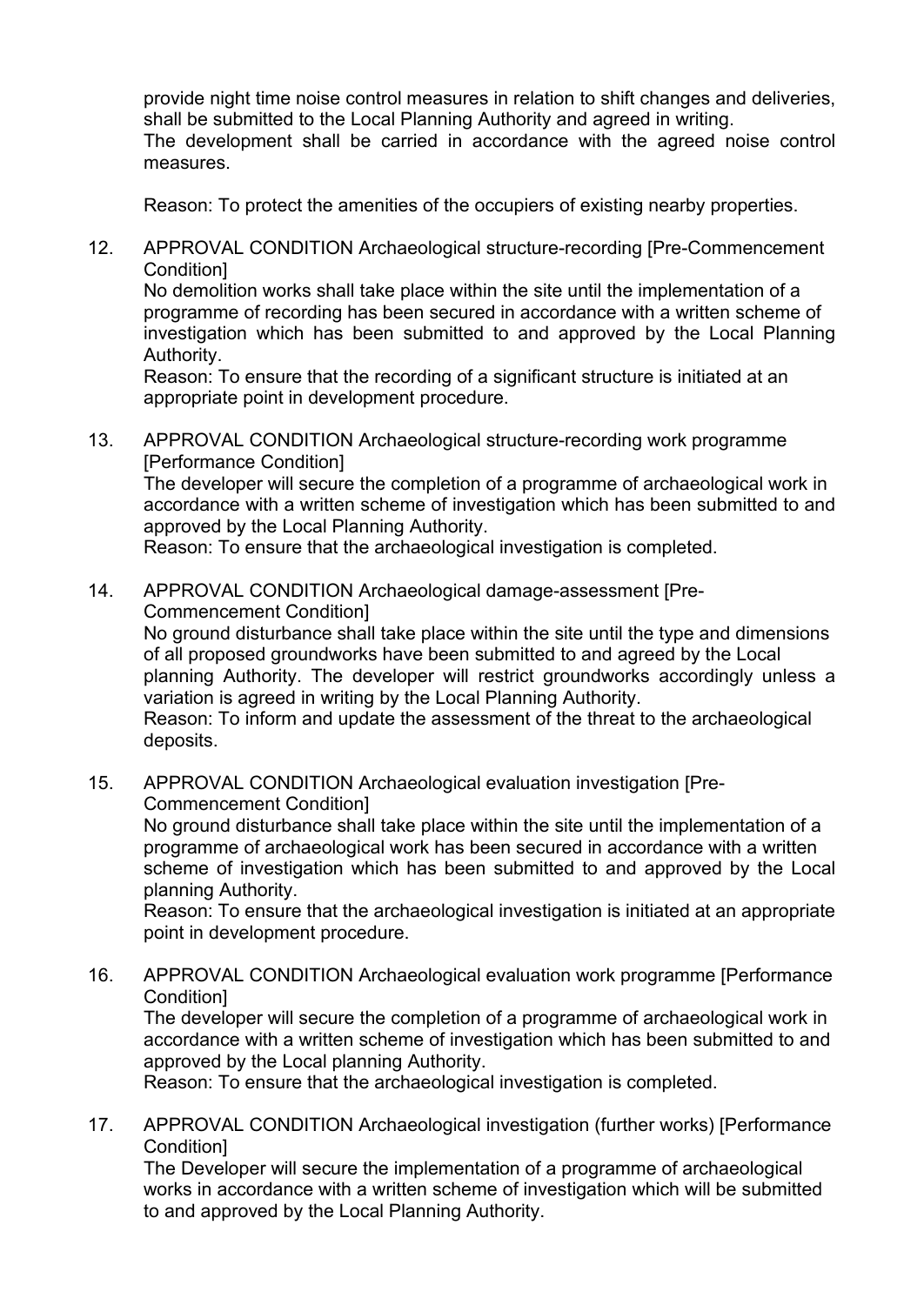Reason: To ensure that the additional archaeological investigation is initiated at an appropriate point in development procedure.

- 18. APPROVAL CONDITION Archaeological work programme (further works) [Performance Condition] The developer will secure the completion of a programme of archaeological work in accordance with a written scheme of investigation which has been submitted to and approved by the Local Planning Authority. Reason: To ensure that the archaeological investigation is completed.
- 19. Ecological Mitigation Statement (Performance)

The development shall be carried out and retained in accordance with the Biodiversity mitigation and enhancement mesures as set out within the Biodiversity Management Plan and Biodiversity Net Gain Assessment v1 dated 10/09/2021.

Reason: To safeguard protected species under the Wildlife and Countryside Act 1981 (as amended) in the interests of preserving and enhancing biodiversity.

20. External Lighting Scheme (Performance)

The development shall be carried out and retained in accordance with the external lighting scheme as set out within Private Lighting Design - Rev A by Loveday Lighting Limited Dated 01 September 2021 and Drawing No. LL1312-001

Prior to the development hereby approved first coming into occupation, external lighting shall be implemented in accordance with a scheme to be submitted to and approved in writing by the Local Planning Authority. The lighting scheme shall be thereafter retained as approved.

Reason: To minimise the impact on protected species.

21. Protection of nesting birds (Performance)

No clearance of vegetation likely to support nesting birds shall take place between 1 March and 31 August unless a method statement has been agreed in writing by the Local Planning Authority and works implemented in accordance with the agreed details.

Reason: For the safeguarding of species protected by The Wildlife & Countryside Act 1981 (as amended) and the conservation of biodiversity

## 22. Sustainable Drainage (Pre-commencement)

The development hereby permitted shall not commence until details of the design of a surface water drainage scheme have been submitted to and approved in writing by the planning authority. The design must satisfy the SuDS Hierarchy and be compliant with the national Non-Statutory Technical Standards for SuDS, NPPF and Ministerial Statement on SuDS. The required drainage details shall include:

- a) The results of detailed infiltration testing completed in accordance with BRE DG
- b) Digest: 365 and confirmation of groundwater levels. (to be deleted if not appropriate).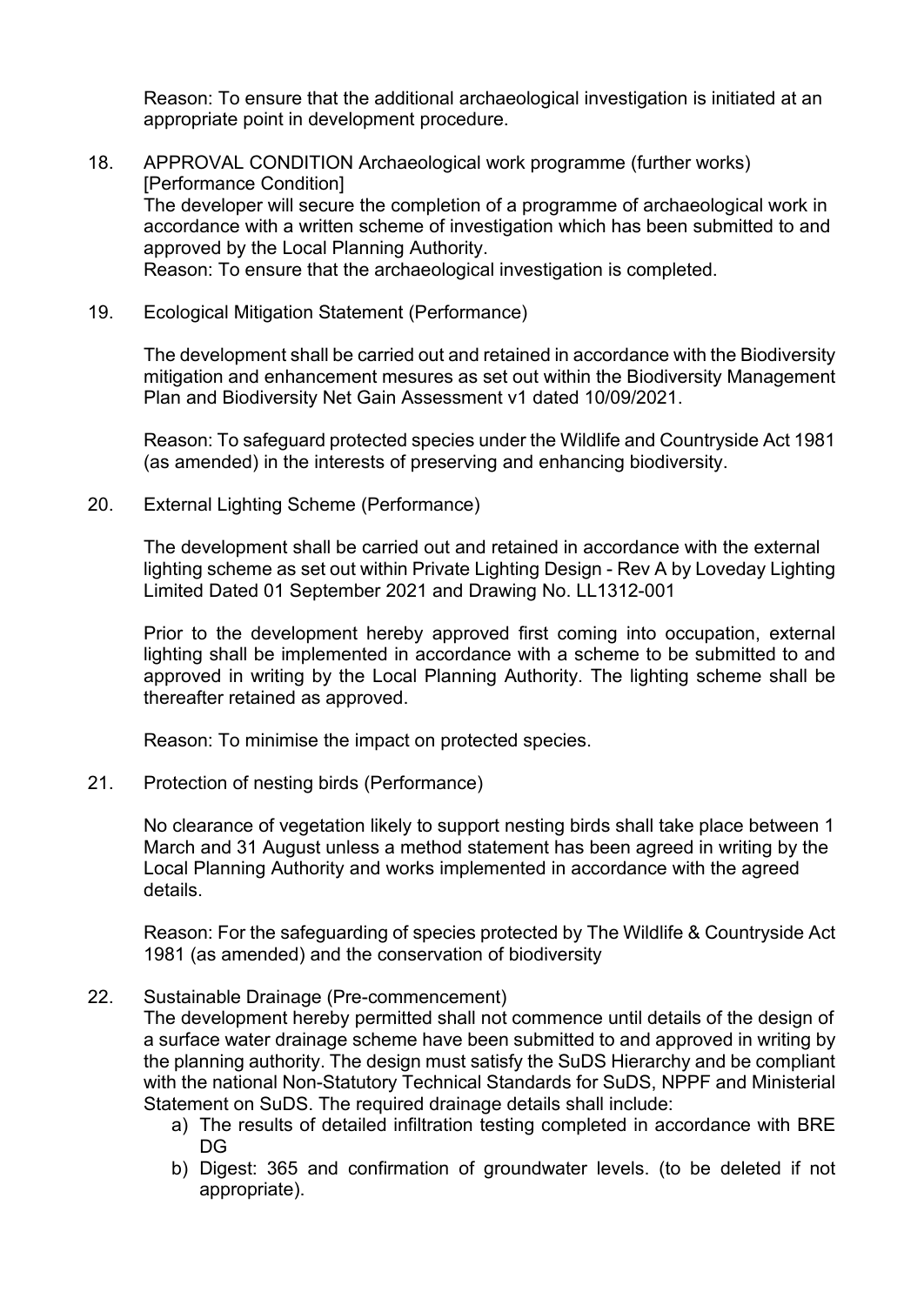- c) Evidence that the proposed solution will effectively manage the 1 in 30 & 1 in 100
- d) (+ 40% allowance for climate change) storm events, associated discharge rates and storage volumes shall be provided.
- c) Detailed drainage design drawings and calculations to include: a finalised drainage layout detailing the location of drainage elements, pipe diameters, levels, and long and cross sections of each element including details of any flow restrictions and maintenance/risk reducing features (silt traps, inspection chambers etc.).
	- e) A plan showing exceedance flows (i.e. during rainfall greater than design events
	- f) or during blockage) and how property on and off site will be protected from these flows.
- e) Details of drainage management responsibilities and maintenance regimes for the drainage system.

f) Details of how the drainage system will be protected during construction and how runoff (including any pollutants) from the development site will be managed before the drainage system is operational.

Reason: To ensure the design meets the national Non-Statutory Technical Standards for SuDS and the final drainage design does not increase flood risk on or off site.

23. Sustainable Drainage - Verification (Pre-occupation)

Prior to the first occupation of the development, a verification report carried out by a qualified drainage engineer must be submitted to and approved by the Local Planning Authority. This must demonstrate that the drainage system has been constructed as per the agreed scheme (or detail any minor variations), provide the details of any management company and state the national grid reference of any key drainage elements (surface water attenuation devices/areas, flow restriction devices and outfalls).

Reason: To ensure the Drainage System is constructed to the National Non-Statutory Technical Standards for SuDS.

24. Surface / foul water drainage (Pre-commencement)

No development approved by this permission shall commence until a scheme for the disposal of foul water and surface water drainage have been submitted to and approved in writing by the Local Planning Authority. The development shall proceed in accordance with the agreed details and be retained as approved.

Reason: To ensure satisfactory drainage provision for the area.

25. Public Sewer diversion (Performance)

Prior to the commencement of development, details of the measures which will be undertaken to divert the public sewer and water distribution main shall be submitted to and approved by the Local Planning Authority in writing (in consultation with Southern Water). The measures shall be implemented as approved for the duration of demolition and construction works.

Reason: In order to safeguard the public sewer.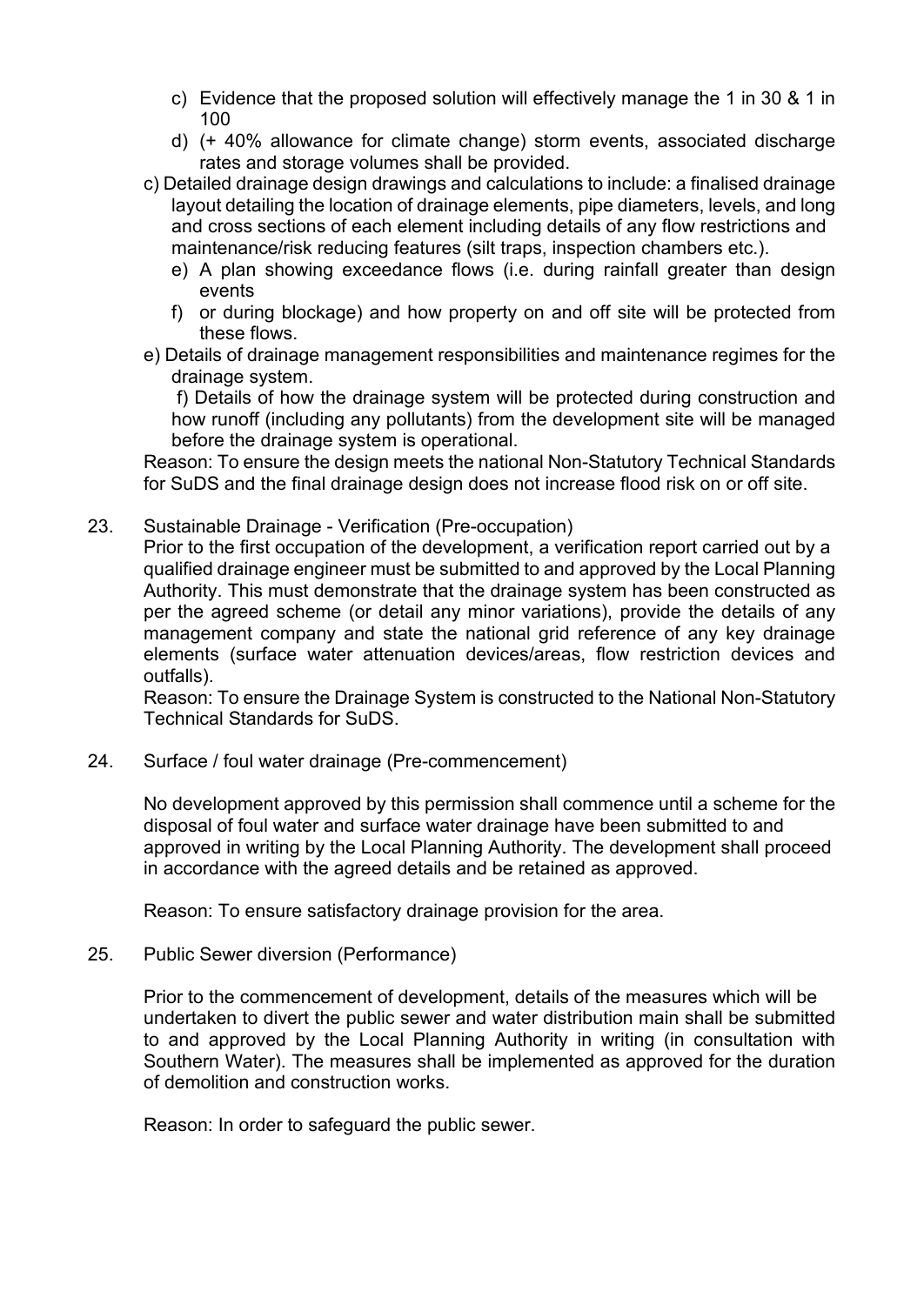26. Submission of a Bird Hazard Management Plan

Development shall not commence until a Bird Hazard Management Plan has been submitted to and approved in writing by the local planning authority. The Bird management plan shall be in accordance with AOA Advice Note 3. Please see link below.

Microsoft Word - AN 03 Wildlife Hazards Around Aerodromes - 2016.docx (aoa.org.uk)

The submitted plan shall include details of:

- monitoring of any standing water within the site temporary or permanent

- management of any flat/shallow pitched/green roofs on buildings within the site which may be attractive to nesting, roosting and "loafing" birds. The management plan shall comply with Advice Note 8 'Potential Bird Hazards from Building Design' attached

- reinstatement of grass areas

- maintenance of planted and landscaped areas, particularly in terms of height and species of plants that are allowed to grow

- which waste materials can be brought on to the site/what if any exceptions e.g. green waste

- monitoring of waste imports (although this may be covered by the site licence)

- physical arrangements for the collection (including litter bins) and storage of

putrescible waste, arrangements for and frequency of the removal of putrescible waste

- signs deterring people from feeding the birds.

The Bird Hazard Management Plan shall be implemented as approved, on completion of the development and shall remain in force for the life of the building. No subsequent alterations to the plan are to take place unless first submitted to and approved in writing by the local planning authority.

Reason: It is necessary to manage the Former Ford Factory Site in order to minimise its attractiveness to birds which could endanger the safe movement of aircraft and the operation of Southampton Airport.

# 27. APPROVAL CONDITION - BREEAM Standards

With the exception of site clearance, demolition and preparation works, no development works shall be carried out until written documentary evidence demonstrating that the development will achieve at minimum Excellent against the BREEAM Standard , in the form of a design stage report, is submitted to the Local Planning Authority for its approval, unless an otherwise agreed timeframe is agreed in writing by the LPA.

REASON:

To ensure the development minimises its overall demand for resources and to demonstrate compliance with policy CS20 of the Local Development Framework Core Strategy Development Plan Document Adopted Version (January 2010).

28. APPROVAL CONDITION - BREEAM Standards [performance condition] Within 6 months of any part of the development first becoming occupied, written documentary evidence proving that the development has achieved at minimum Excellent against the BREEAM Standard, in the form of post construction assessment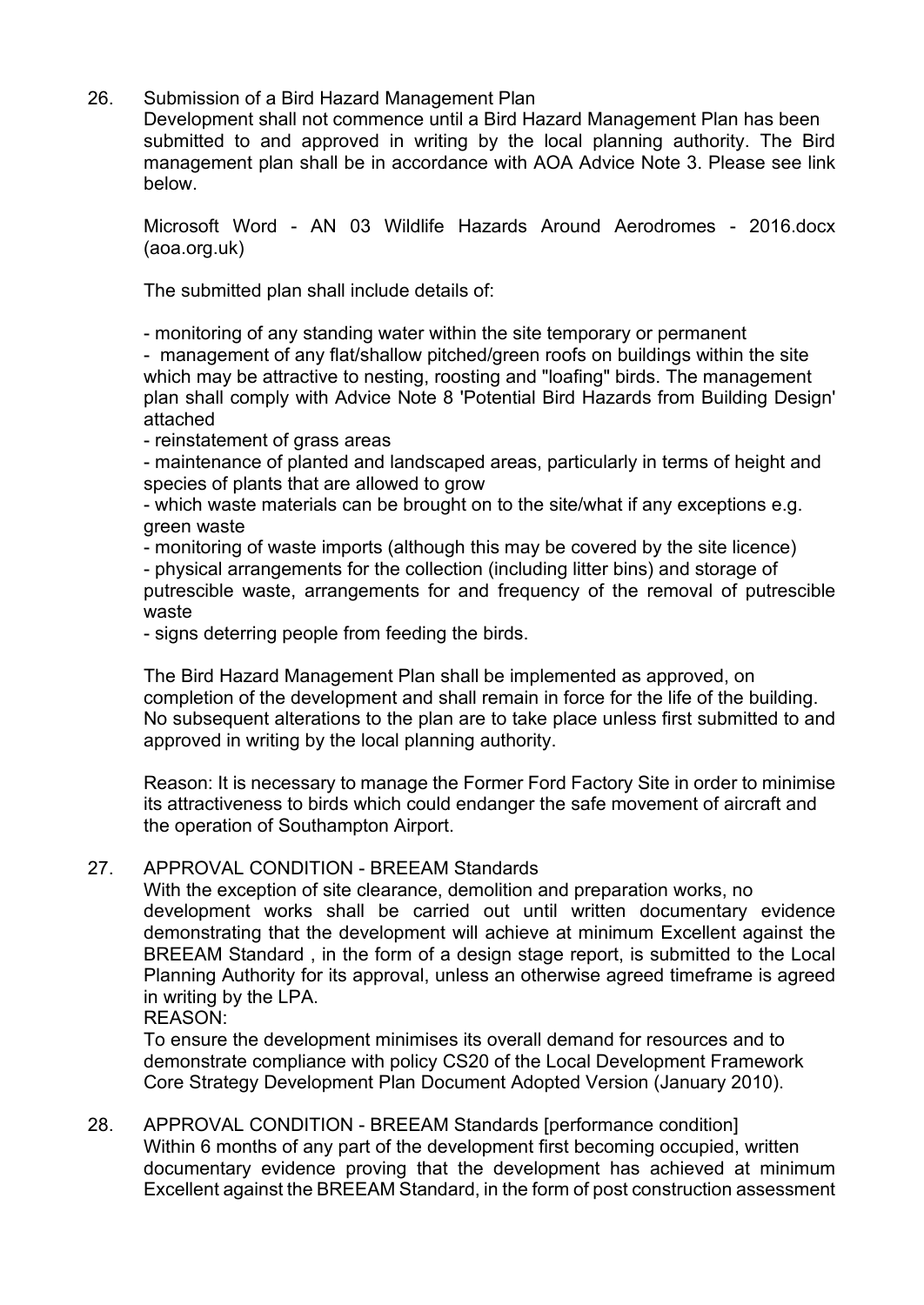and certificate as issued by a legitimate BREEAM certification body shall be submitted to the Local Planning Authority for its approval. REASON:

To ensure the development has minimised its overall demand for resources and to demonstrate compliance with policy CS20 of the Local Development Framework Core Strategy Development Plan Document Adopted Version (January 2010).

29. Energy [Performance]

Within 6 months of any part of the development first becoming occupied, written documentary evidence proving that the development has achieved at minimum 12.5% improvement over current Building Regulations Building Emission Rate requirements shall be submitted to the Local Planning Authority for its approval. REASON:

To ensure the development has minimised its overall demand for resources and to demonstrate compliance with Policy CS20 of the Adopted Core Strategy (Amended 2015).

30. APPROVAL CONDITION - Land Contamination investigation and remediation [Pre-Commencement & Occupation Condition]

Prior to the commencement of development approved by this planning permission (or such other date or stage in development as may be agreed in writing with the Local Planning Authority), a scheme to deal with the risks associated with contamination of the site shall be submitted to and approved by the Local Planning Authority. That scheme shall include all of the following phases, unless identified as unnecessary by the preceding phase and approved in writing by the Local Planning Authority:

- 1. A report of the findings of an updated Detailed Quantative Risk Assessment (DQRA) to include the findings of the Phase II Environmental Site Assessment report undertaken by Arcadis (ref: 10041083-AUK-XX-XX-RP-ZZ-0012-01)
- 2. A scheme of remediation detailing the remedial actions to be taken and hothey will be implemented.

On completion of the works set out in (1) a verification report shall be submitted to the Local Planning Authority confirming the remediation actions that have been undertaken in accordance with the approved scene of remediation and setting out any measures for maintenance, further monitoring, reporting and arrangements for contingency action. The verification report shall be approved by the Local Planning Authority prior to the occupation or operational use of any stage of the development. Any changes to these agreed elements require the express consent of the local planning authority.

Reason:

To ensure land contamination risks associated with the site are appropriately investigated and assessed with respect to human health and the wider environment and where required remediation of the site is to an appropriate standard.

31. Use of uncontaminated soils and fill (Performance)

Clean, uncontaminated soil, subsoil, rock, aggregate, brick rubble, crushed concrete and ceramic shall only be permitted for infilling and landscaping on the site. Any such materials imported on to the site must be accompanied by documentation to validate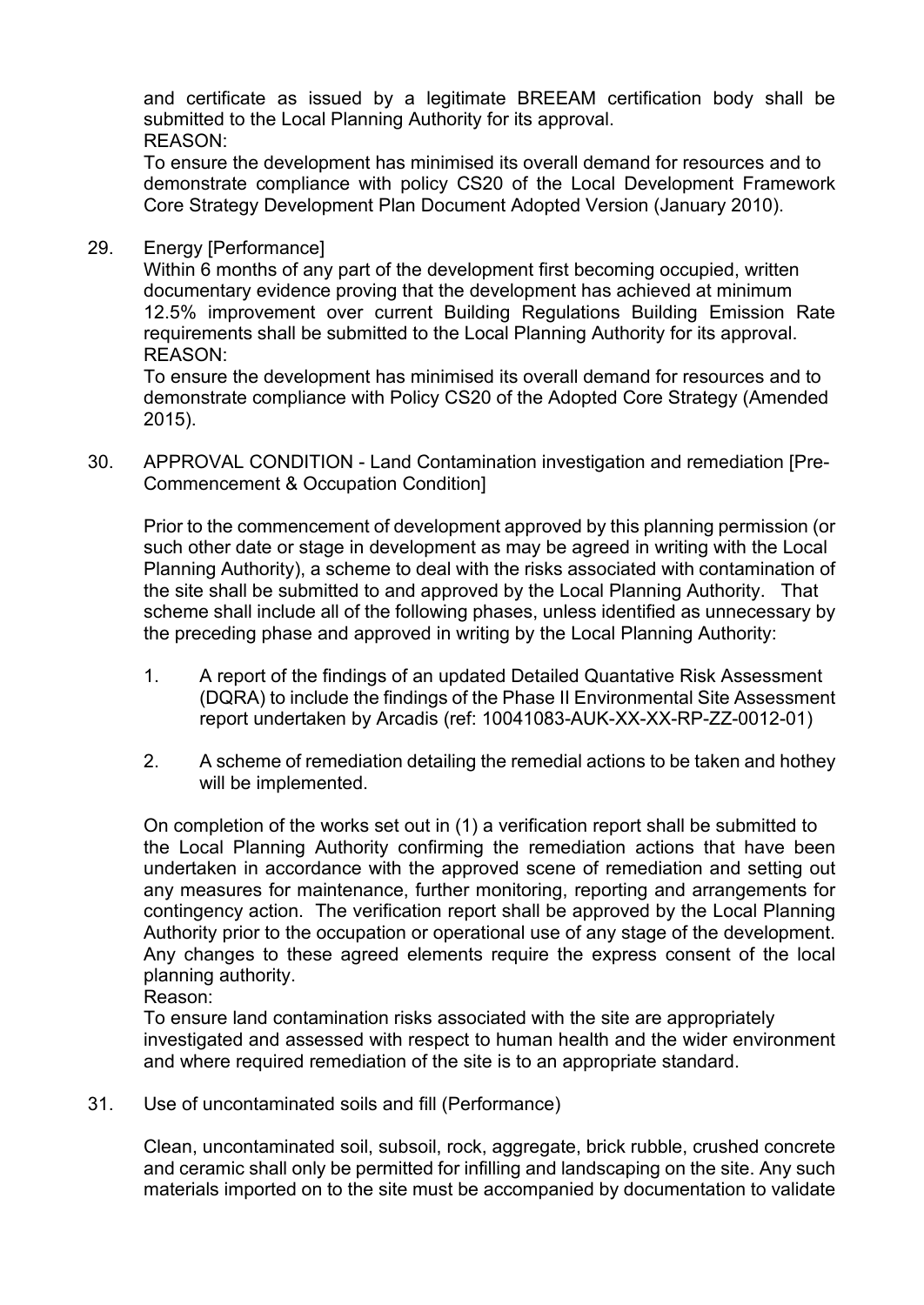their quality and be submitted to the Local Planning Authority for approval prior to the occupancy of the site.

Reason: To ensure imported materials are suitable and do not introduce any land contamination risks onto the development.

32. Unsuspected Contamination (Performance)

The site shall be monitored for evidence of unsuspected contamination throughout construction. If potential contamination is encountered that has not previously been identified, no further development shall be carried out unless otherwise agreed in writing by the Local Planning Authority. Works shall not recommence until an assessment of the risks presented by the contamination has been undertaken and the details of the findings and any remedial actions has been submitted to and approved by the Local Planning Authority. The development shall proceed in accordance with the agreed details unless otherwise agreed in writing by the Local Planning Authority.

Reason: To ensure any land contamination not previously identified is assessed and remediated so as not to present any significant risks to human health or, the wider environment.

33. Heritage Interpretation Panel (Pre-Occupation)

Prior to first occupation of the development hereby approved, the content, design and location of an historic environment interpretation panel shall be submitted to and approved in writing by the Local Planning Authority and installed and retained as agreed.

Reason: In recognition of the site history in connection with the production and testing of aircraft such as the Vickers Wellington, and the Supermarine Spitfire.

34. Tree Retention and Safeguarding (Pre-Commencement Condition)

All trees to be retained pursuant to any other condition of this decision notice shall be fully safeguarded during the course of all site works including preparation, demolition, excavation, construction and building operations. The development shall be carried out in accordance with the tree protection measures as set out within the British Standards 5837:2012 Tree Survey: Arboricultural Impact Assessment, Method Statement and Tree Protection Plan - RSE 4919 R1 V1 ARB Reason: To ensure that trees to be retained will be adequately protected from damage throughout the construction period.

35. Approved Plans

The development hereby permitted shall be carried out in accordance with the approved plans listed in the schedule attached below, unless otherwise agreed in writing with the Local Planning Authority.

Reason: For the avoidance of doubt and in the interests of proper planning.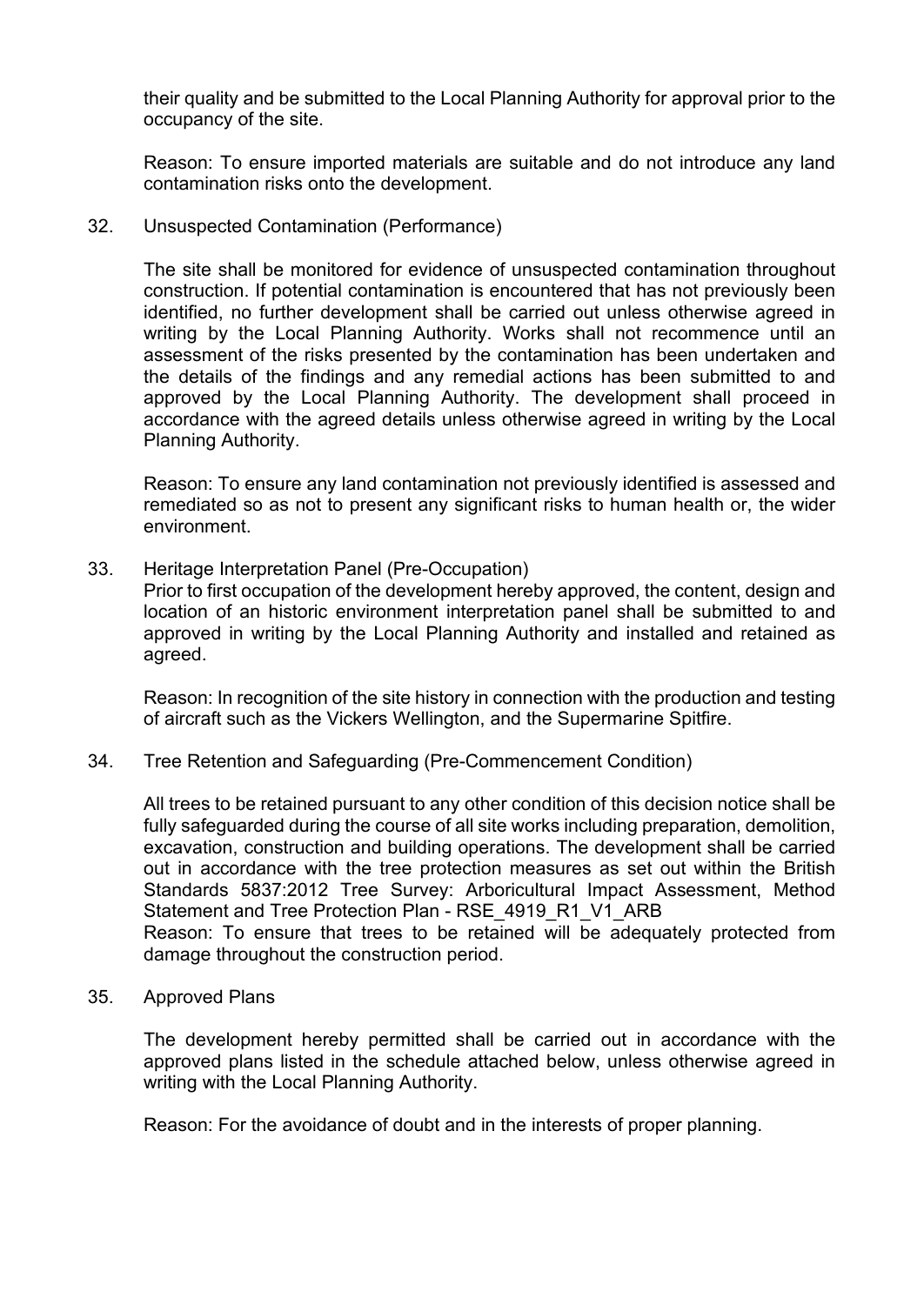# **POLICY CONTEXT**

## Core Strategy - (as amended 2015)

| CS <sub>6</sub> | <b>Economic Growth</b> |
|-----------------|------------------------|
|-----------------|------------------------|

- CS7 Safeguarding Employment Sites<br>CS13 Fundamentals of Design
- **Fundamentals of Design**
- CS18 Transport: Reduce-Manage-Invest
- CS19 Car & Cycle Parking
- CS20 Tackling and Adapting to Climate Change
- CS22 Promoting Biodiversity and Protecting Habitats
- CS23 Flood Risk
- CS24 Access to Jobs<br>CS25 The Delivery of
- The Delivery of Infrastructure and Developer Contributions

## City of Southampton Local Plan Review – (as amended 2015)

- SDP1 Quality of Development<br>SDP4 Development Access
- Development Access
- SDP5 Parking
- SDP7 Urban Design Context
- SDP9 Scale, Massing & Appearance
- SDP10 Safety & Security
- SDP11 Accessibility & Movement
- SDP12 Landscape & Biodiversity
- SDP13 Resource Conservation
- SDP14 Renewable Energy
- SDP15 Air Quality
- SDP16 Noise
- SDP17 Lighting
- SDP19 Aerodrome and Technical Site Safeguarding and Airport Public Safety Zone
- SDP22 Contaminated Land
- NE4 Protected Species
- HE6 Archaeological Remains
- REI9 Major Employment Sites
- TI2 Vehicular Access

## Supplementary Planning Guidance

Residential Design Guide (Approved - September 2006) Planning Obligations (Adopted - September 2013) Parking Standards SPD (September 2011)

## Other Relevant Guidance

The National Planning Policy Framework (2021) The Southampton Community Infrastructure Levy Charging Schedule (September 2013)